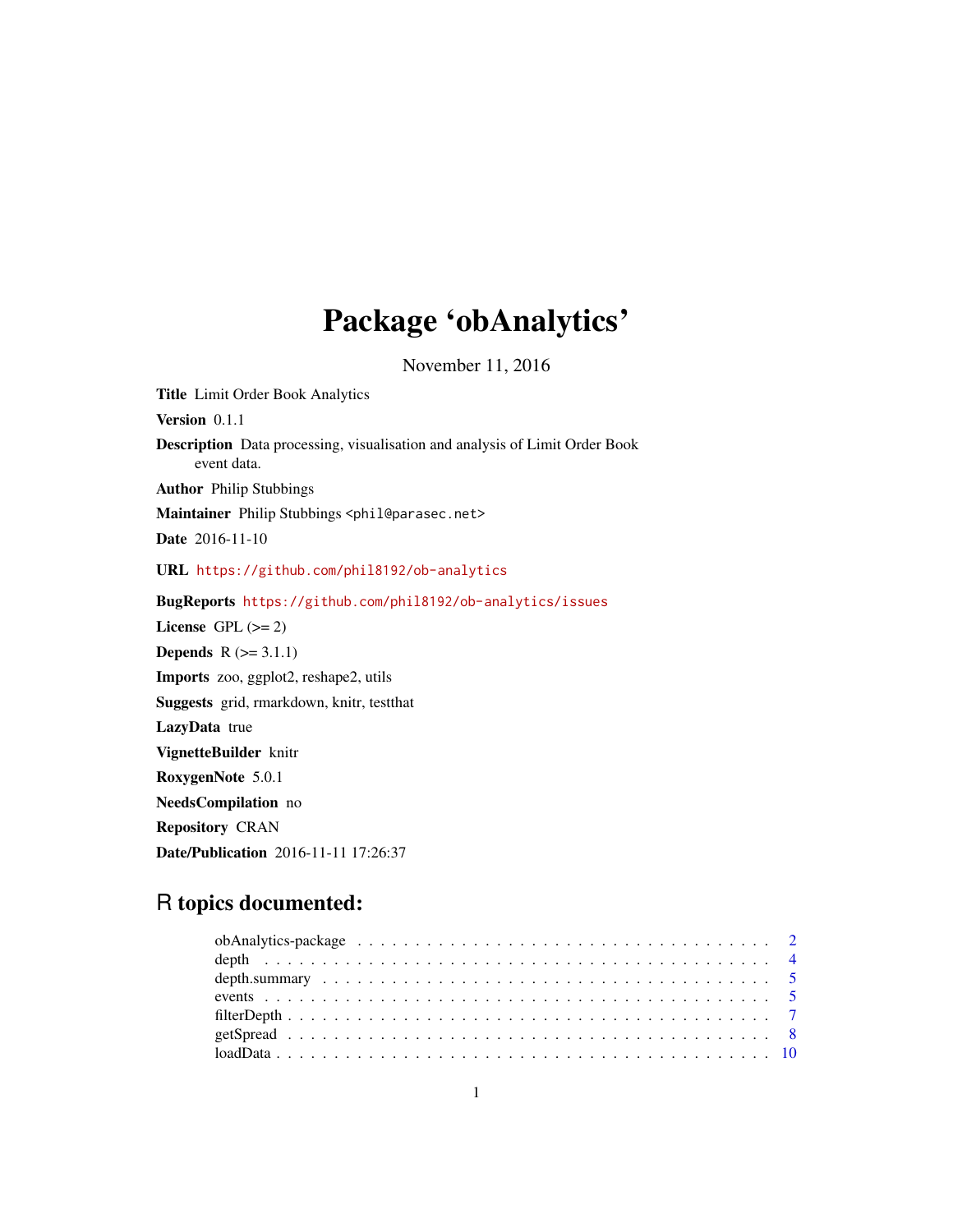<span id="page-1-0"></span>

#### **Index** [26](#page-25-0)

obAnalytics-package *obAnalytics.*

#### Description

Limit order book analytics.

## Main functionality

- Limit order book event processing.
- Visualise order book state and market impacts.
- Order book reconstruction and analysis.

#### Data processing

The main focus of this package is reconstruction of a limit order book. The [processData](#page-21-1) function will perform data processing based on a supplied CSV file, the schema of which is defined in the [processData](#page-21-1) function documentation. Example preprocessed limit order data are also provided (see [lob.data](#page-10-1)) which has been derived from the example raw data provided the inst/extdata directory.

The data processing consists of a number of stages:

- Cleaning of duplicate and erroneous data.
- Identification of sequential event relationships.
- Inference of trade events via order-matching.
- Inference of order types (limit vs market).
- Construction of volume by price level series.
- Construction of order book summary statistics.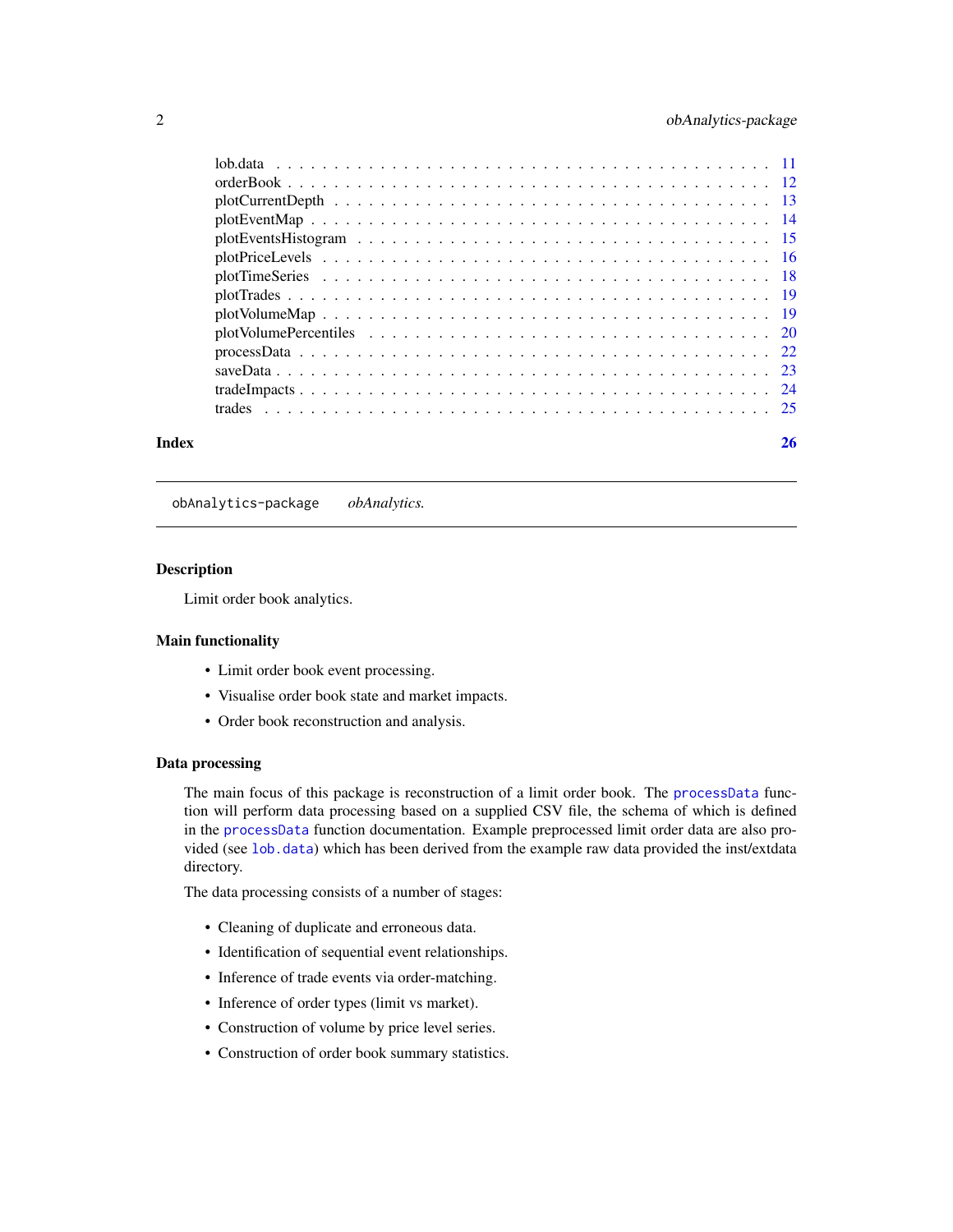## <span id="page-2-0"></span>obAnalytics-package 3

Limit order events are related to one another by *volume deltas* (the change in volume for a limit order). To simulate a matching-engine, and thus determine directional trade data, volume deltas from both sides of the limit order book are ordered by time, yielding a sequence alignment problem, to which the the [Needleman-Wunsch](https://en.wikipedia.org/wiki/Needleman-Wunsch_algorithm) algorithm has been applied.

## Visualisation

The package provides a number of functions for the visualisation of limit order events and order book liquidity. The visualisations all make use of the [ggplot2](http://ggplot2.org) plotting system:

[plotTimeSeries](#page-17-1) General time series plotting.

[plotTrades](#page-18-1) Plot [trades](#page-24-1) data.

[plotCurrentDepth](#page-12-1) Visualise the *shape* of an [orderBook](#page-11-1).

**[plotPriceLevels](#page-15-1)** Visualise volume by price level through time.

[plotVolumePercentiles](#page-19-1) Visualise order book liquidity through time.

[plotEventMap](#page-13-1) Visualise sequential limit order events by price level.

[plotVolumeMap](#page-18-2) Visualise sequential limit order events by volume.

[plotEventsHistogram](#page-14-1) Convenience function.

The [plotPriceLevels](#page-15-1) visualisation is designed to show the *ebb and flow* of limit order volume at all price levels including the interplay between the bid/ask spread. It is possible to identify interesting market participant behaviour and to visualise market shocks and resilience with this function.

The [plotEventMap](#page-13-1) function is useful for studying systematic market participant behaviour. Interesting sequential patterns can be observed in this visualisation as algorithms react to various market events by repositioning orders.

The [plotVolumeMap](#page-18-2) function shows a visualisation of cancelled volume through time. It is possible to identify and filter out individual trading algorithms from this graph.

The [plotVolumePercentiles](#page-19-1) visualisation is inspired by the size map chart included in many articles from [Nanex research](http://www.nanex.net/NxResearch) and is intended to show available market liquidity.

In all visualisations it is possible to filter the data by time, price and volume.

#### Analysis

In addition to the generated lob. data which are intended to be used as a basis for further research, the package currently provides a limited set of trade and order book analysis functions:

[filterDepth](#page-6-1) Filter [depth](#page-3-1) data by time period.

[getSpread](#page-7-1) Extract the bid/ask quotes from the depth. summary data.

[orderBook](#page-11-1) Reconstruct a Limit order book from [events](#page-4-2) data.

[tradeImpacts](#page-23-1) Group [trades](#page-24-1) into individual impact events.

Additional functionality will be added to the package in the future.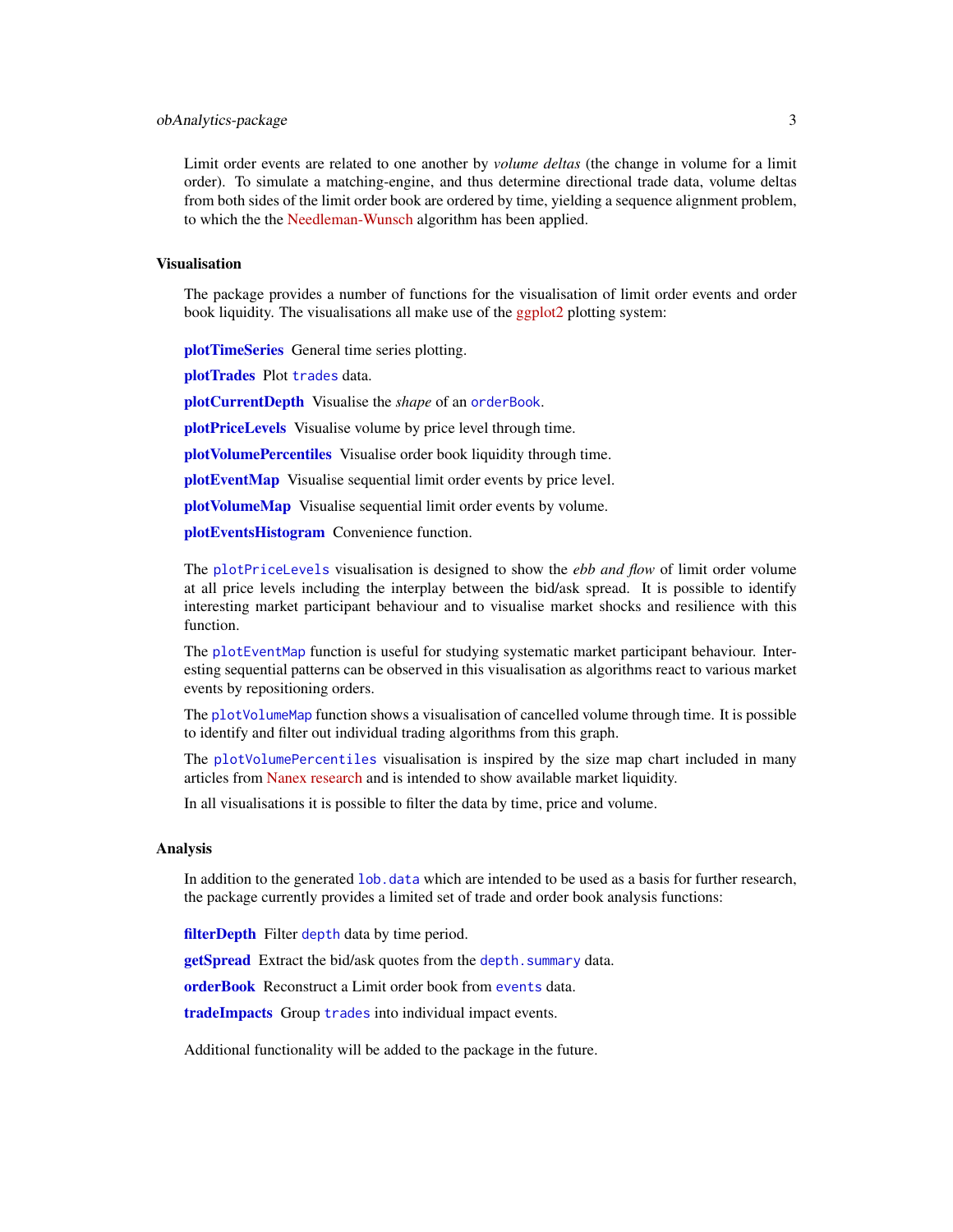<span id="page-3-0"></span>Philip Stubbings <phil@parasec.net>

## References

<http://parasec.net/transmission/order-book-visualisation>

<span id="page-3-1"></span>depth *Depth.*

#### Description

Price level depth (liquidity) through time.

#### Format

A data.frame consisting of the following fields:

timestamp Time at which volume was added or removed.

price Order book price level.

volume Amount of remaining volume at this price level.

side The side of the price level: *bid* or *ask*.

## Details

The depth data.frame describes the amount of available volume for all price levels in the limit order book through time. Each row corresponds to a limit order event, in which volume has been added or removed.

#### Author(s)

phil

## See Also

Other Limit.order.book.data: [depth.summary](#page-4-1), [events](#page-4-2), [trades](#page-24-1)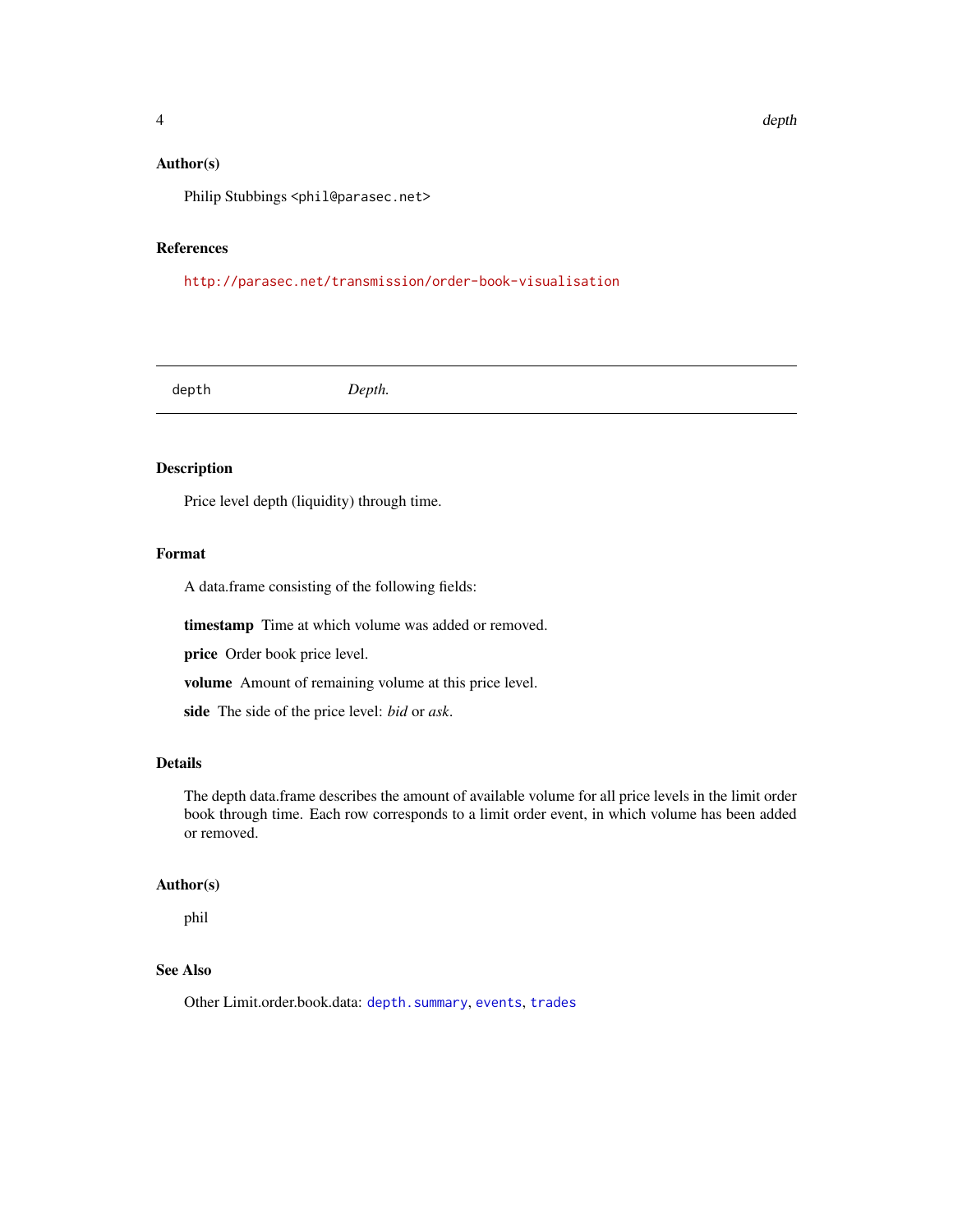<span id="page-4-1"></span><span id="page-4-0"></span>depth.summary *Depth summary.*

## Description

Limit order book summary statistics.

#### Format

A data.frame consisting of the following fields:

timestamp Local timestamp corresponding to [events](#page-4-2).

best.bid.price Best bid price.

best.bid.vol Amount of volume available at the best bid.

bid.vol25:500bps The amount of volume available for 20 25bps percentiles below the best bid.

best.ask.price The best ask price.

best.ask.vol Amount of volume available at the best ask.

ask.vol25:500bps The amount od volume available for 20 25bps percentiles above the best ask.

#### Details

Various summary statistics describing the state of the order book after every limit order event. The metrics are intended to quantify the *shape* of the order book through time.

#### Author(s)

phil

## See Also

Other Limit.order.book.data: [depth](#page-3-1), [events](#page-4-2), [trades](#page-24-1)

<span id="page-4-2"></span>events *Limit order events.*

## Description

A data.frame containing the lifecycle of limit orders.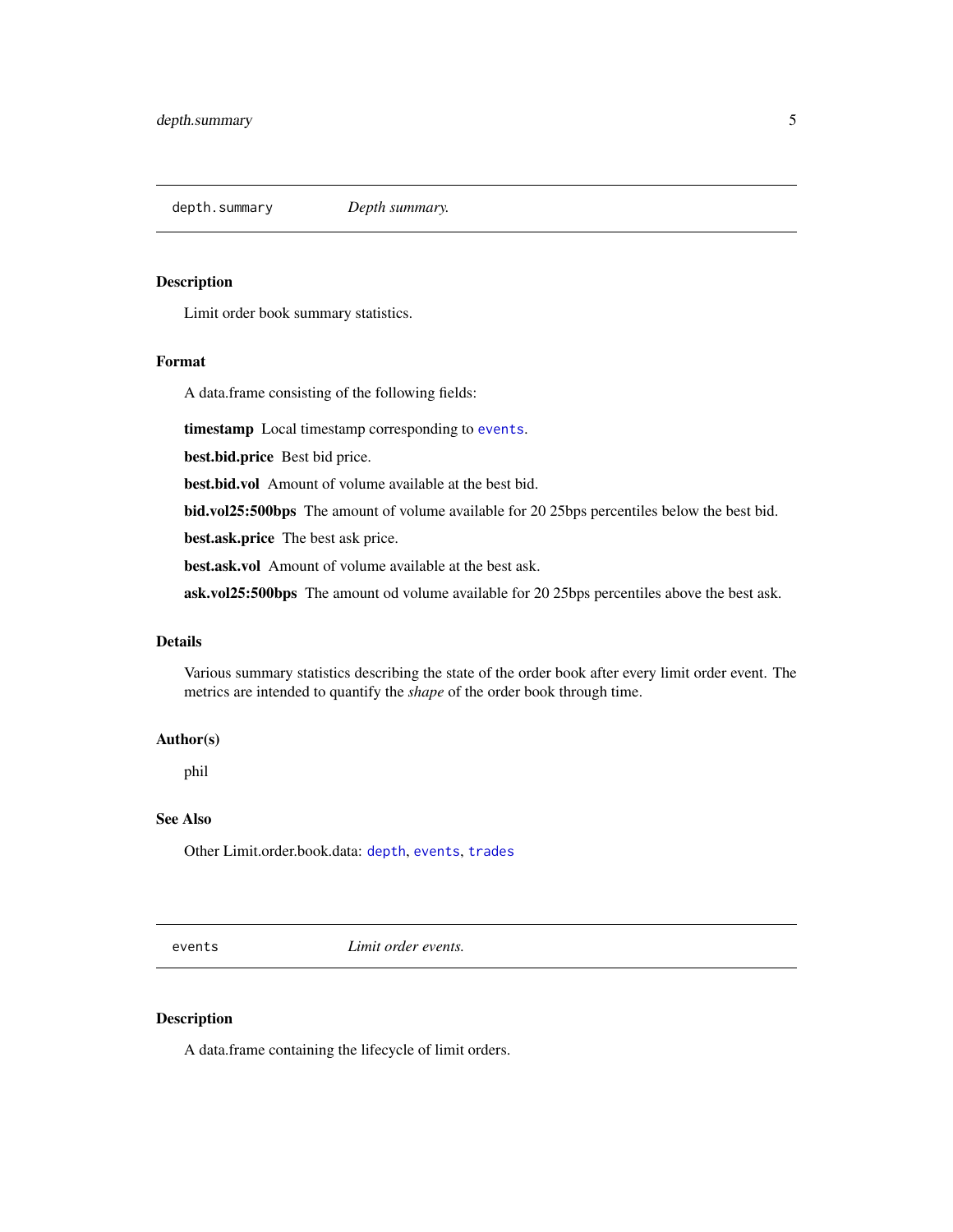<span id="page-5-0"></span>6 events and the contract of the contract of the contract of the contract of the contract of the contract of the contract of the contract of the contract of the contract of the contract of the contract of the contract of t

#### Format

A data.frame consisting of the following fields:

event.id Event ID. id Limit Order ID. timestamp Local timestamp for order update (create/modify/delete). exchange.timestamp Exchange order creation time. price Limit order price level. volume Remaining limit order volume. action Event action: created, changed, deleted. direction Order book side: bid, ask. fill For changed or deleted events, indicates the change in volume. matching.event Matching event.id if this event is part of a trade. NA otherwise. type Limit order type (see *Event types* below.) aggressiveness.bps The distance of the order from the edge of the book in Basis Points (BPS). Each limit order *type* has been categorised as follows: unknown It was not possible to infer the order type given the available data. flashed-limit Order was created then subsequently deleted. 96% of example data.

resting-limit Order was created and left in order book indefinitely until filled.

market-limit Order was partially filled before landing in the order book at it's limit price.

market Order was completely filled and did not come to rest in the order book.

pacman A limit-price modified *in situ* (exchange algorithmic order).

#### Details

The purpose of this table is to keep account of the lifecycle of all orders in both sides of the limit order book. The lifecycle of an individual limit order follows a sequence of events:

created The order is created with a specified amount of volume and a limit price.

- changed The order has been partially filled. On each modification, the remaining volume will decrease.
- deleted The order may be deleted at the request of the trader or, in the event that the order has been completely filled, deleted by the exchange. An order deleted by the exchange as a result of being filled will have 0 remaining volume at time of deletion.

#### Author(s)

phil

## See Also

Other Limit.order.book.data: [depth.summary](#page-4-1), [depth](#page-3-1), [trades](#page-24-1)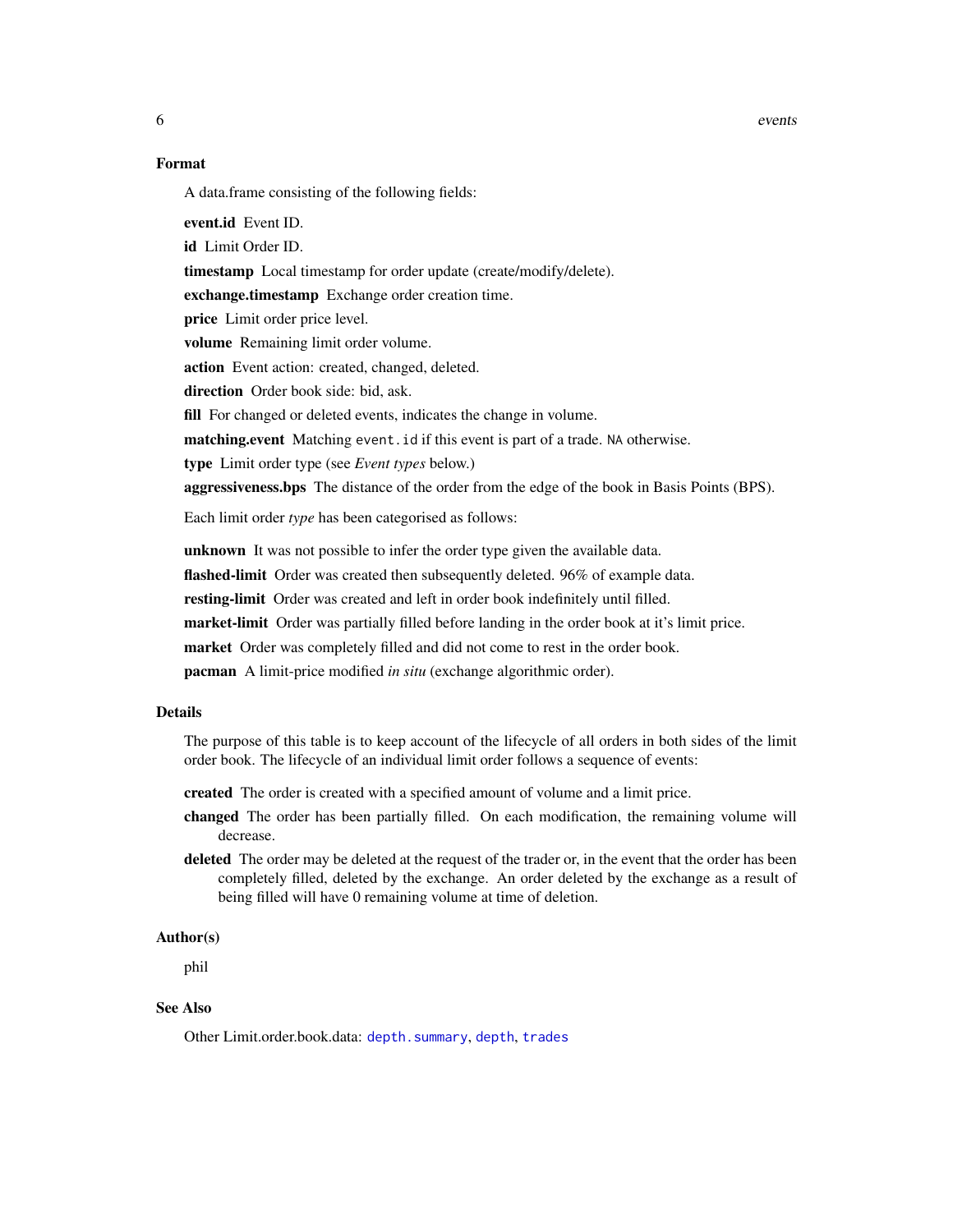<span id="page-6-1"></span><span id="page-6-0"></span>

## Description

Given depth data calculated by [priceLevelVolume](#page-0-0), filter between a specified time range. The resulting data will contain price level volume which is active only within the specified time range.

#### Usage

filterDepth(d, from, to)

## Arguments

| d    | depth data.         |
|------|---------------------|
| from | Beginning of range. |
| tο   | End of range.       |

## Details

For price levels with volume > 0 before the time range starts, timestamps will be set to the supplied from parameter.

For volume  $> 0$  after the time range ends, timestamps will be set to the supplied to parameter and volume set to 0.

For example, the following data taken from [priceLevelVolume](#page-0-0) for price level 243.29 shows the available volume through time at that price level between 00:52:37.686 and 03:28:49.621.

| side | volume    | price  | timestamp               |
|------|-----------|--------|-------------------------|
| ask  | 911500000 | 243.29 | 2015-05-01 00:52:37.686 |
| ask  | 862200000 | 243.29 | 2015-05-01 01:00:36.243 |
| ask  | $\theta$  | 243.29 | 2015-05-01 02:45:43.052 |
| ask  | 614700000 | 243.29 | 2015-05-01 02:52:24.063 |
| ask  | $\Omega$  | 243.29 | 2015-05-01 02:52:51.413 |
| ask  | 952300000 | 243.29 | 2015-05-01 02:53:13.904 |
| ask  | $\theta$  | 243.29 | 2015-05-01 03:28:49.621 |
|      |           |        |                         |

applying filterDepth to this data for a time range beteen 02:45 and 03:00 will result in the following:

| timestamp               | price  | volume       | side |
|-------------------------|--------|--------------|------|
| 2015-05-01 02:45:00.000 | 243.29 | 862200000    | ask  |
| 2015-05-01 02:45:43.052 | 243.29 | $\theta$     | ask  |
| 2015-05-01 02:52:24.063 | 243.29 | 614700000    | ask  |
| 2015-05-01 02:52:51.413 | 243.29 | $\theta$     | ask  |
| 2015-05-01 02:53:13.904 | 243.29 | 952300000    | ask  |
| 2015-05-01 03:00:00.000 | 243.29 | $\mathbf{0}$ | ask  |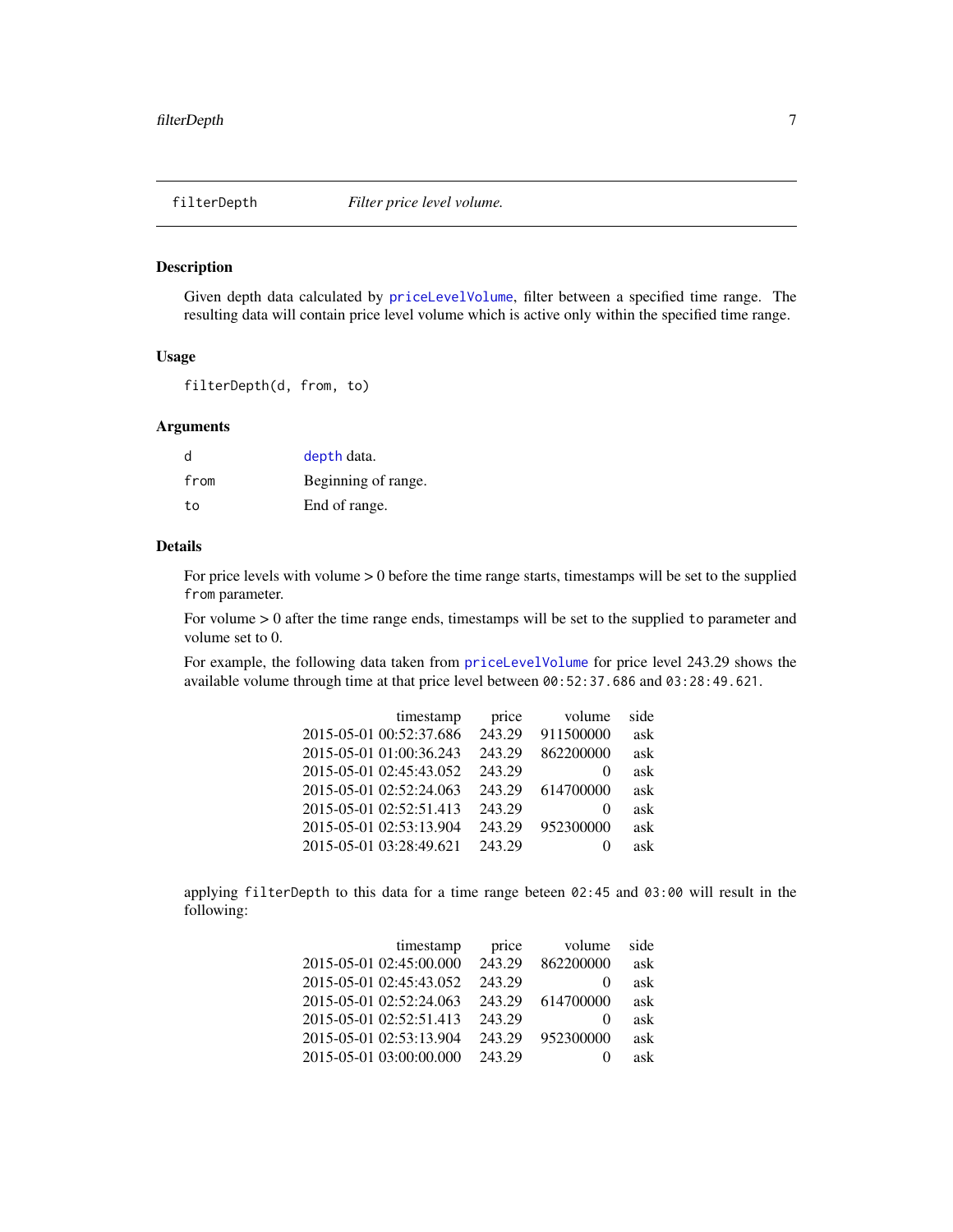Note that the timestamps at the begining and end of the table have been *clamped* to the specified range and the volume set to 0 at the end.

#### Value

Filtered depth data.

#### Author(s)

phil

## Examples

```
# obtain price level volume for a 15 minute window.
filtered <- with(lob.data, filterDepth(depth,
    from=as.POSIXct("2015-05-01 02:45:00.000", tz="UTC"),
   to=as.POSIXct("2015-05-01 03:00:00.000", tz="UTC")))
# top 5 most active price levels during this 15 minute window.
head(sort(tapply(filtered$volume, filtered$price, length),
    decreasing=TRUE), 5)
# extract available volume for price level 233.78, then plot it.
```

```
level.233.78 <- filtered[filtered$price == 233.78, c("timestamp", "volume")]
plotTimeSeries(level.233.78$timestamp, level.233.78$volume*10^-8)
```
<span id="page-7-1"></span>getSpread *Get the spread.*

#### Description

Extracts the spread from the depth summary, removing any points in which a change to bid/ask price/volume did not occur.

#### Usage

```
getSpread(depth.summary)
```
## Arguments

[depth.summary](#page-4-1) depth.summary data.

<span id="page-7-0"></span>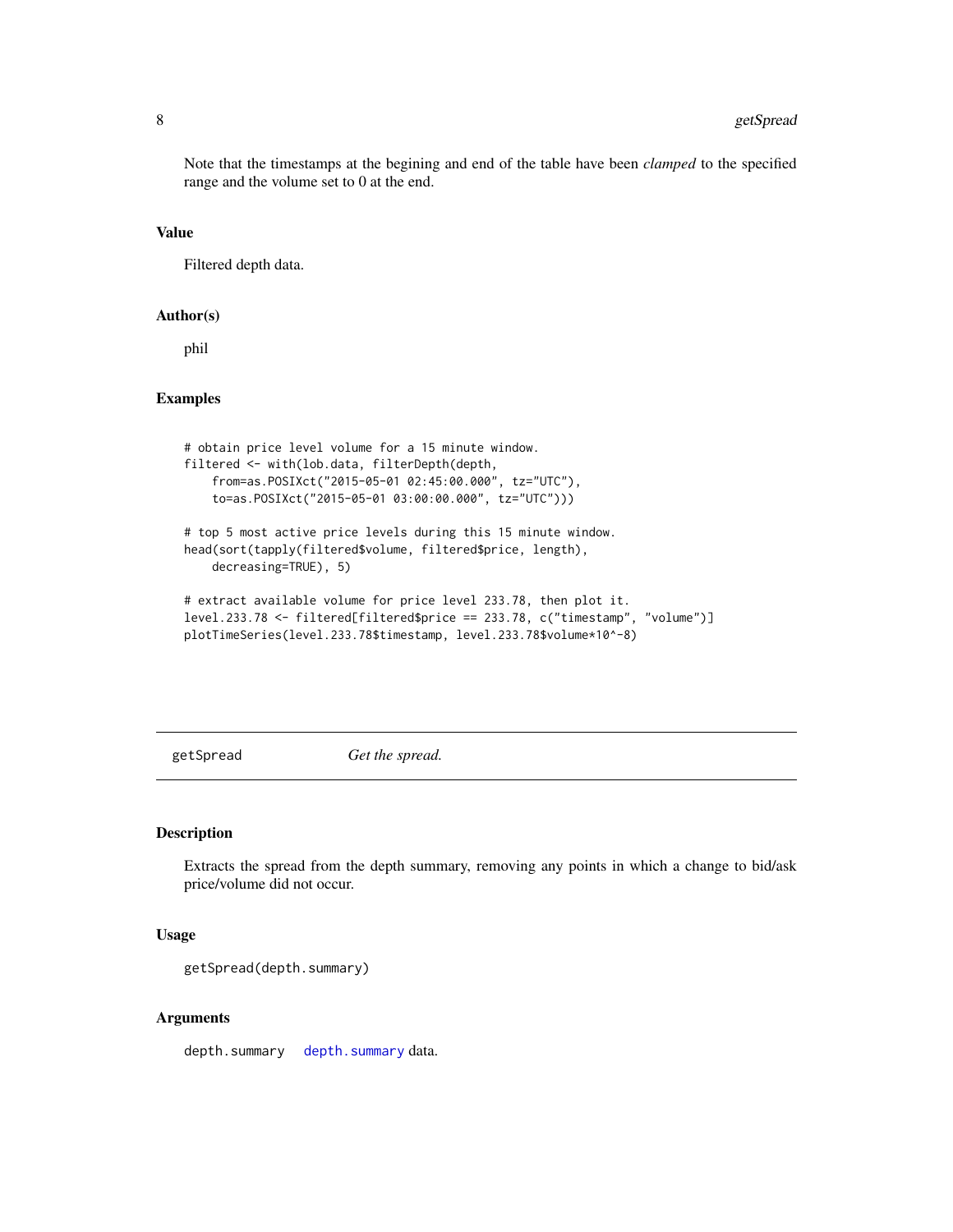#### getSpread 99 and 2008 and 2008 and 2008 and 2008 and 2008 and 2008 and 2008 and 2008 and 2008 and 2008 and 200

## Details

The spread (best bid and ask price) will change following a market order or upon the addition/cancellation of a limit order at, or within, the range of the current best bid/ask. A change to the spread that is *not* the result of a market order (an impact/market shock) is known as a *quote*.

The following table shows a market spread betwen 05:03:22.546 and 05:04:42.957. During this time, the best ask price and volume changes whilst the best bid price and volume remains static.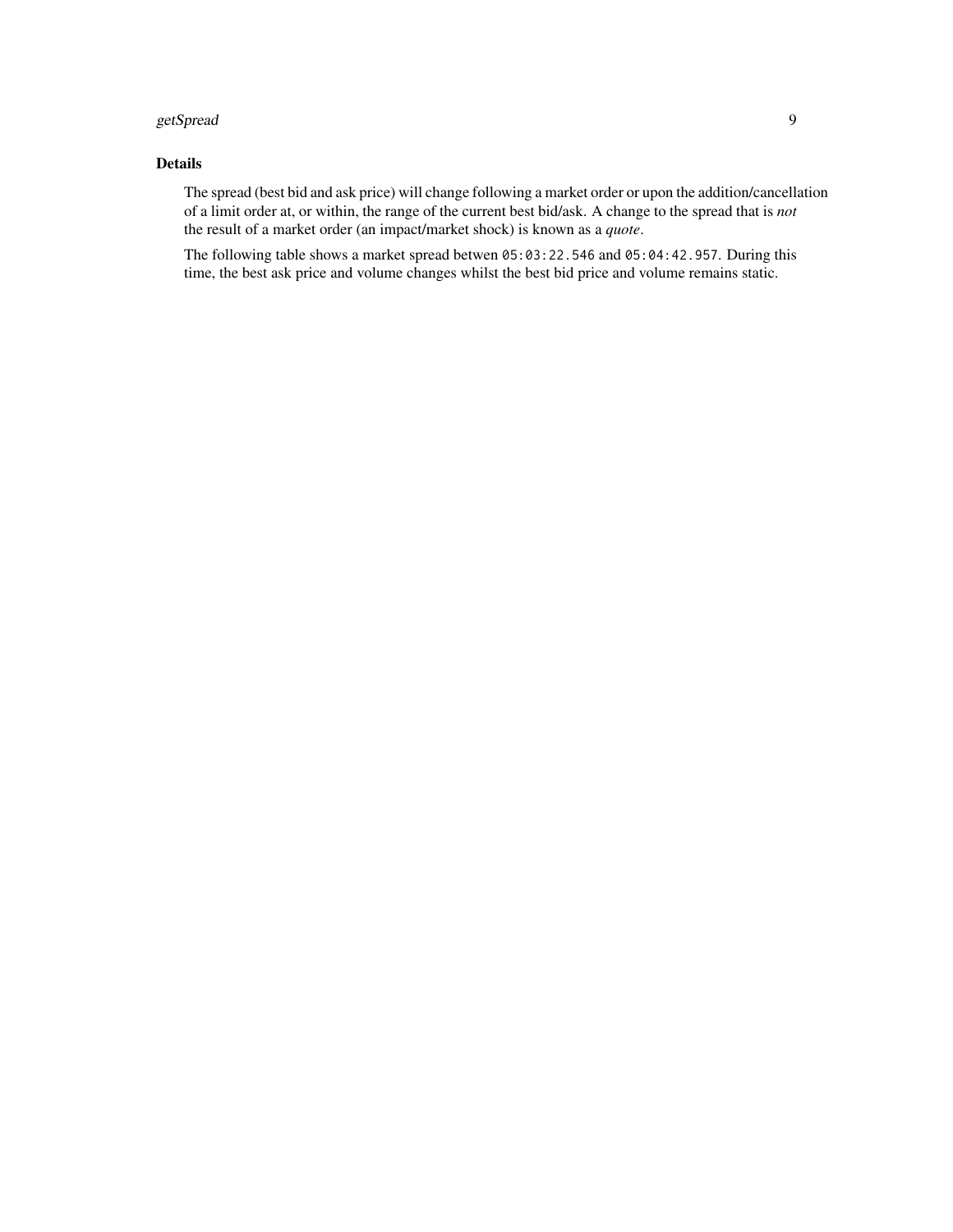#### <span id="page-9-0"></span>10 loadData and the contract of the contract of the contract of the contract of the contract of the contract of the contract of the contract of the contract of the contract of the contract of the contract of the contract o

| timestamp    | bid.price | bid.vol  | ask.price | ask.vol  |
|--------------|-----------|----------|-----------|----------|
| 05:03:22.546 | 235.45    | 16235931 | 235.72    | 39375160 |
| 05:03:24.990 | 235.45    | 16235931 | 235.72    | 21211607 |
| 05:03:25.450 | 235.45    | 16235931 | 235.71    | 39375160 |
| 05:04:15.477 | 235.45    | 16235931 | 235.72    | 39058160 |
| 05:04:16.670 | 235.45    | 16235931 | 235.71    | 39058160 |
| 05:04:42.957 | 235.45    | 16235931 | 235.71    | 77019160 |

#### Value

Bid/Ask spread quote data.

#### Author(s)

phil

## Examples

# get the last 25 quotes (changes to the spread). with(lob.data, tail(getSpread(depth.summary), 25))

loadData *Load pre-processed data.*

## Description

Loads previously saved pre-processed data.

## Usage

loadData(bin.file, ...)

## Arguments

| bin.file | File location. |
|----------|----------------|
| $\cdot$  | readRDS.       |

## Details

Convenience function.

## Value

Limit order, trade and depth data structure [lob.data](#page-10-1).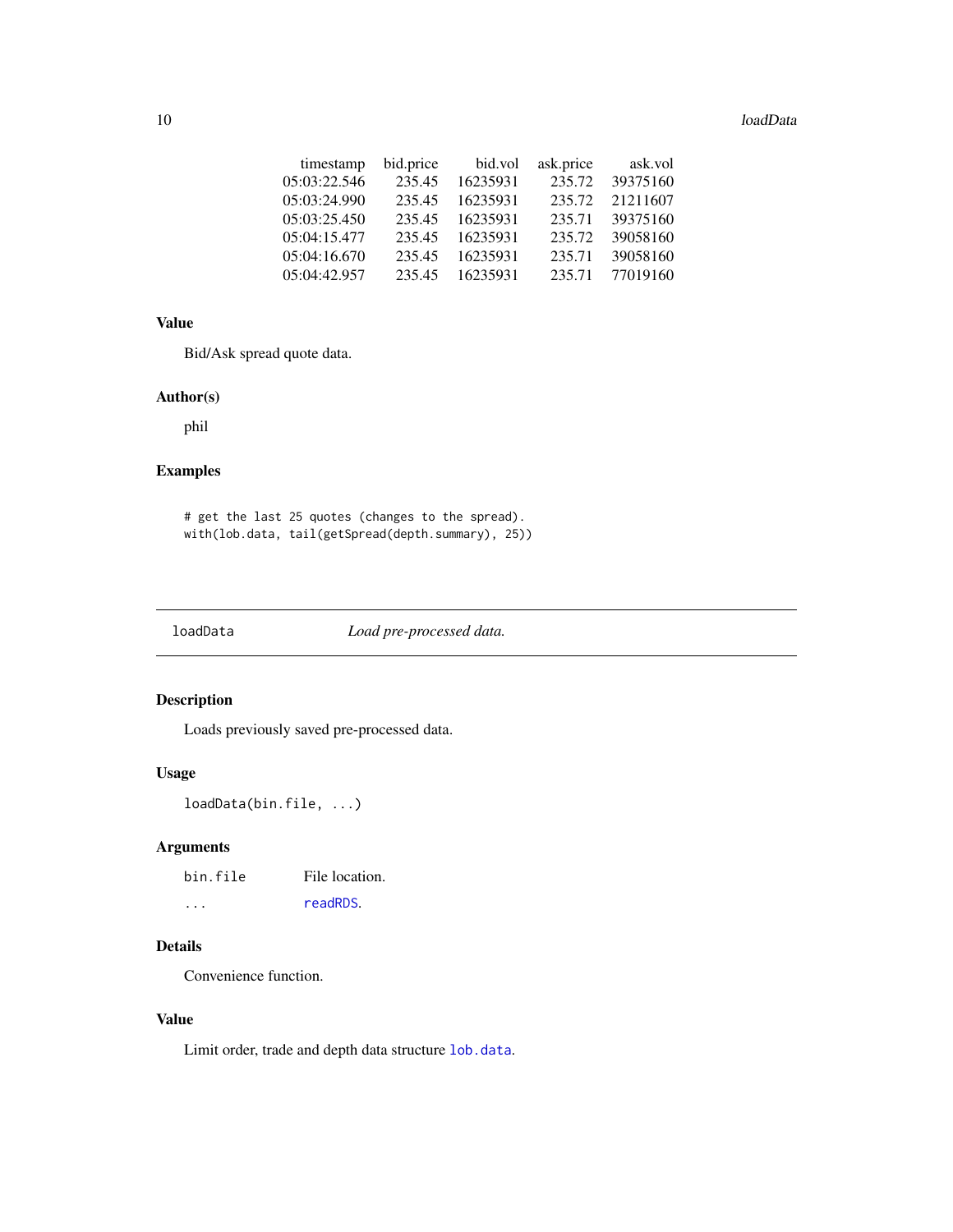#### <span id="page-10-0"></span>lob.data 11

## Author(s)

phil

## Examples

## Not run:

lob.data <- loadData(bin.file="/tmp/lob.data.rds")

## End(Not run)

<span id="page-10-1"></span>lob.data *Example limit order book data.*

## Description

50,393 limit order events. 482 trades.

## Usage

data(lob.data)

#### Format

A list containing 4 data frames as returned by [processData](#page-21-1)

## Details

5 hours of limit order book event data obtained from the Bitstamp (bitcoin) exchange on 2015-05-01 (midnight until 5am). The data has been preprocessed with the [processData](#page-21-1) function.

#### Author(s)

phil

## Source

<https://www.bitstamp.net/websocket>

## References

<https://github.com/phil8192/ticker>

## See Also

[events](#page-4-2), [trades](#page-24-1), [depth](#page-3-1), [depth.summary](#page-4-1)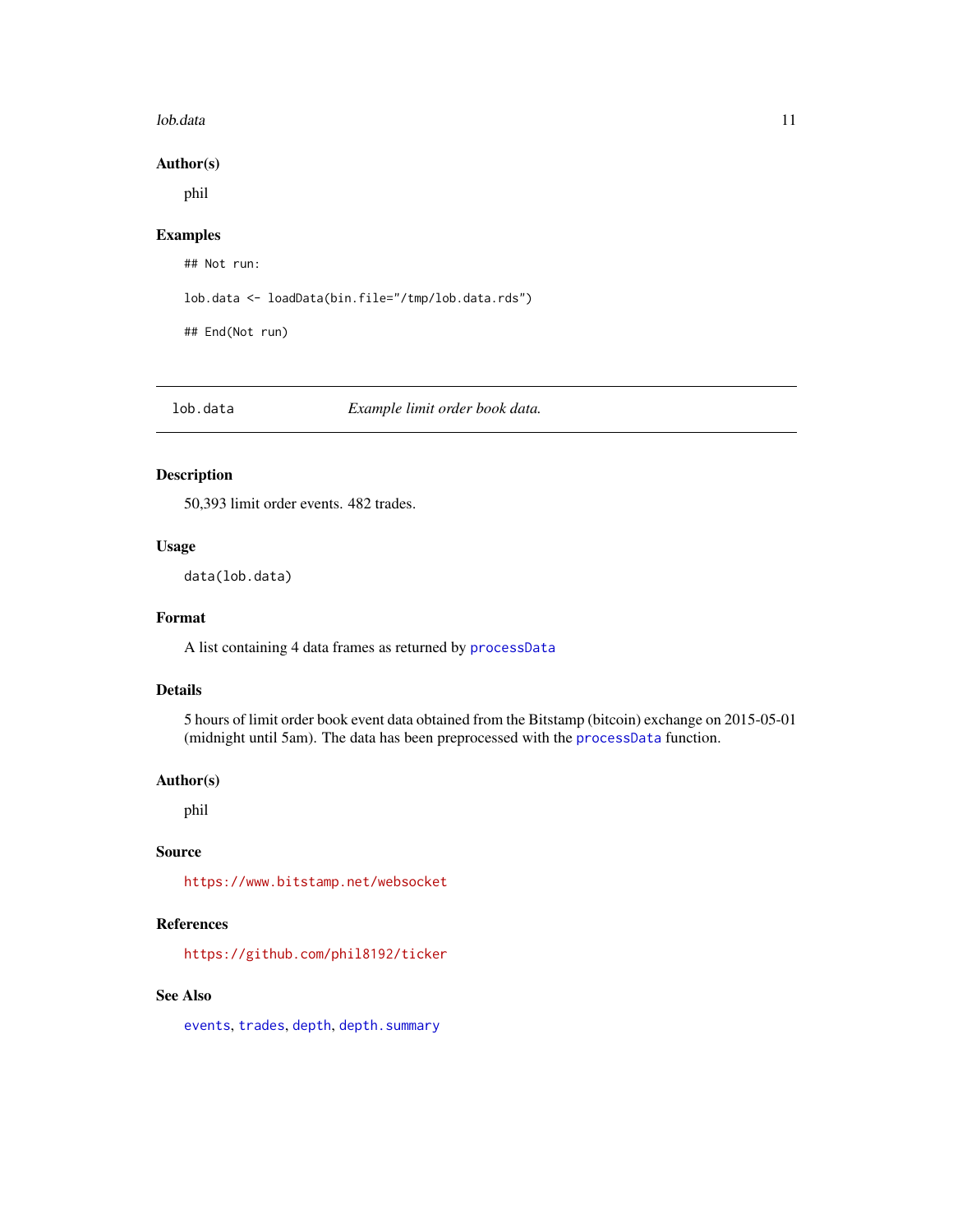<span id="page-11-1"></span><span id="page-11-0"></span>

## Description

Given a set of [events](#page-4-2), reconstructs a limit order book for a specific point in time.

## Usage

```
orderBook(events, tp = as.POSIXlt(Sys.time(), tz = "UTC"),
 max. levels = NULL, bps.random = 0, min.bid = 0, max.ask = Inf)
```
## Arguments

| events     | Limit order events data.frame.                |
|------------|-----------------------------------------------|
| tp         | Time point to re-construct order book at.     |
| max.levels | Max number of price levels to return.         |
| bps.range  | Max depth to return +- BPS from best bid/ask. |
| min.bid    | Min bid to return.                            |
| max.ask    | Max ask to return.                            |

#### Details

An order book consists of 2 sides: *bids* and *asks*, an example of which is shown below:

| id       | price  | volume     | liquidity  | bps  |
|----------|--------|------------|------------|------|
| 65613703 | 236.58 | 910229141  | 6341547077 | 2.11 |
| 65613655 | 236.56 | 1320000000 | 5431317936 | 1.26 |
| 65613700 | 236.55 | 1320000000 | 4111317936 | 0.84 |
| 65613698 | 236.54 | 1600000000 | 2791317936 | 0.42 |
| 65613712 | 236.53 | 1191317936 | 1191317936 | 0.00 |
|          |        |            |            |      |
| 65613225 | 236.36 | 16154172   | 16154172   | 0.00 |
| 65613681 | 236.31 | 200000000  | 216154172  | 2.11 |
| 65613220 | 236.30 | 100000000  | 316154172  | 2.53 |
| 65612978 | 236.28 | 100000000  | 416154172  | 3.38 |
| 65612388 | 236.17 | 100000000  | 516154172  | 8.03 |

#### Value

Limit Order Book structure. A list containing 3 fields:

timestamp Timestamp the order book was reconstructed for.

asks A data.frame containing the Ask side of the order book.

bids A data.frame containing the Bid side of the order book.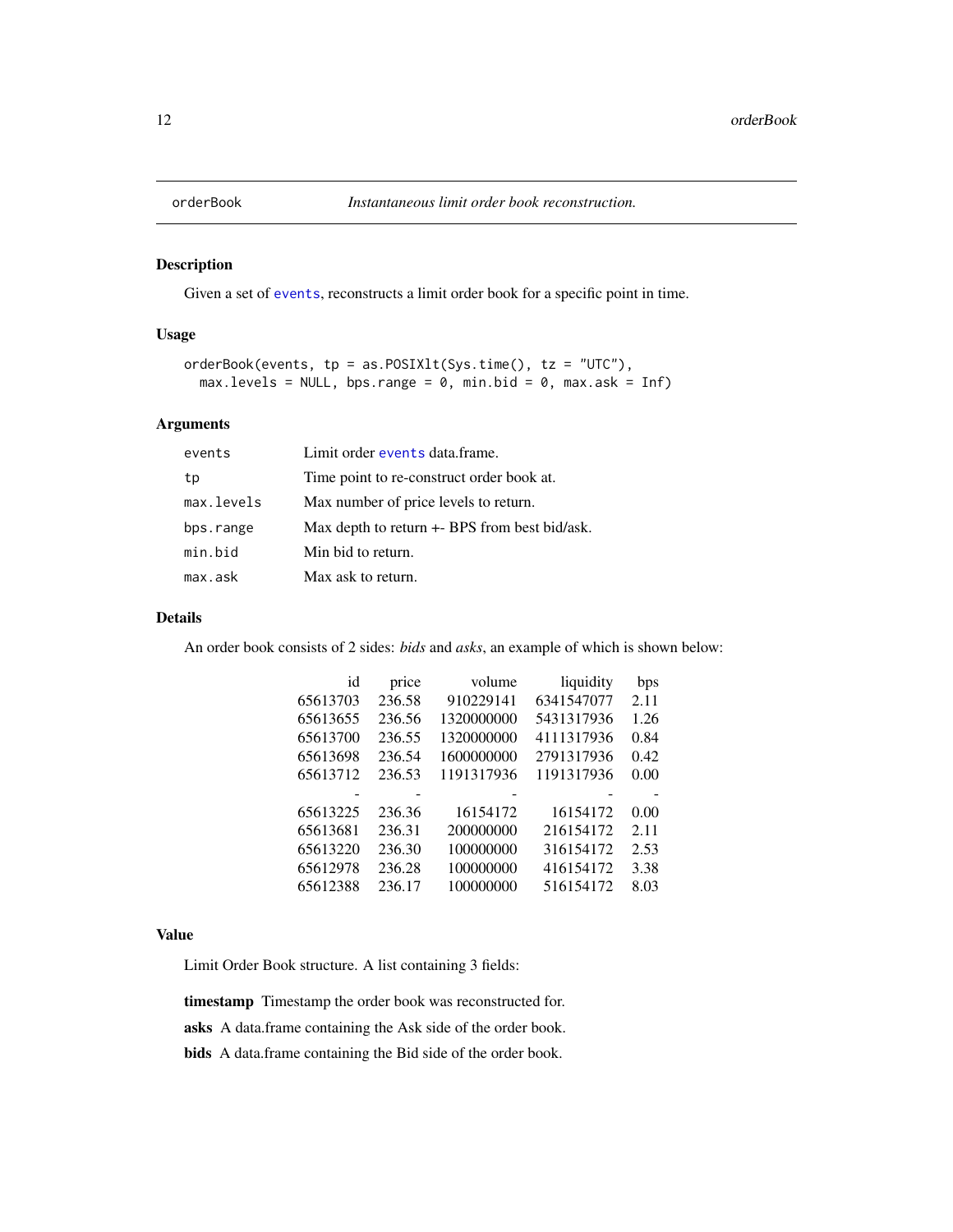## <span id="page-12-0"></span>plotCurrentDepth 13

The *bids* and *asks* data consists of the following:

id Limit order Id.

timestamp Last modification time to limit order.

exchange.timestamp Time at which order was placed in order book.

price Limit order price.

volume Limit orer volume.

liquidity Cumulative sum of volume from best bid/ask up until price.

bps Distance (in BPS) of order from best bid/ask.

Both the *bids* and *asks* data are ordered by descending price.

#### Author(s)

phil

## Examples

```
tp <- as.POSIXct("2015-05-01 04:25:15.342", tz="UTC")
orderBook(lob.data$events, max.levels=5)
```
<span id="page-12-1"></span>plotCurrentDepth *Visualise order book depth at any given point in time.*

#### Description

Plots the cumalative volume on each side of the limit order book.

#### Usage

```
plotCurrentDepth(order.book, volume.scale = 1, show.quantiles = T,
  show.volume = T)
```
#### Arguments

| order.book   | A limit order Book structure.                            |
|--------------|----------------------------------------------------------|
| volume.scale | Volume scale factor.                                     |
|              | show quantiles If true, highlight top 1% highest volume. |
| show.volume  | If true, also show non-cumulative volume.                |

## Author(s)

phil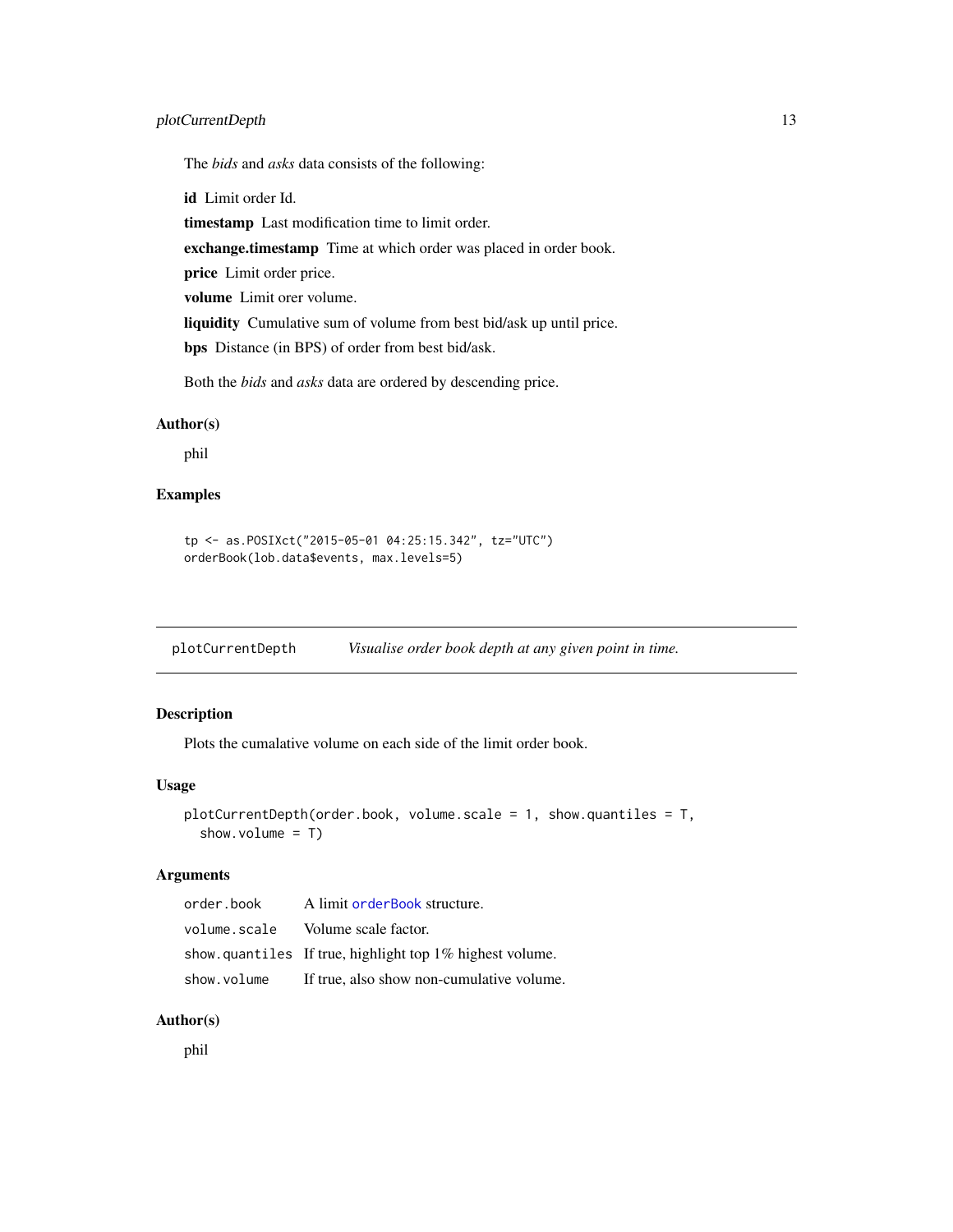## Examples

```
# get a limit order book for a specific point in time, limited to +- 150bps
# above/below best bid/ask price.
lob <- orderBook(lob.data$events,
    tp=as.POSIXct("2015-05-01 04:38:17.429", tz="UTC"), bps.range=150)
# visualise the order book liquidity.
plotCurrentDepth(lob, volume.scale=10^-8)
```
<span id="page-13-1"></span>plotEventMap *Plot limit order event map.*

## Description

Generates a visualisation of limit order events (excluding market and market limit orders).

#### Usage

```
plotEventMap(events, start.time = min(events$timestamp),
  end.time = max(events$timestamp), price.from = NULL, price.to = NULL,
  volume.from = NULL, volume.to = NULL, volume.scale = 1)
```
#### Arguments

| events       | Limit order events data.frame.                                      |
|--------------|---------------------------------------------------------------------|
| start.time   | Plot events from this time onward.                                  |
| end.time     | Plot events up until this time.                                     |
| price.from   | Plot events with price levels $\ge$ this value.                     |
| price.to     | Plot events with price levels $\leq$ this value.                    |
| volume.from  | Plot events with volume $\ge$ = this value relevant to volume.scale |
| volume.to    | Plot events with volume $\leq$ this value relevant to volume scale. |
| volume.scale | Volume scale factor.                                                |

## Details

- Ask side orders = red.
- Bid side orders = blue.
- Volume of order determines size of circle.
- Opaque = volume was added.
- Transparent = volume was removed.

<span id="page-13-0"></span>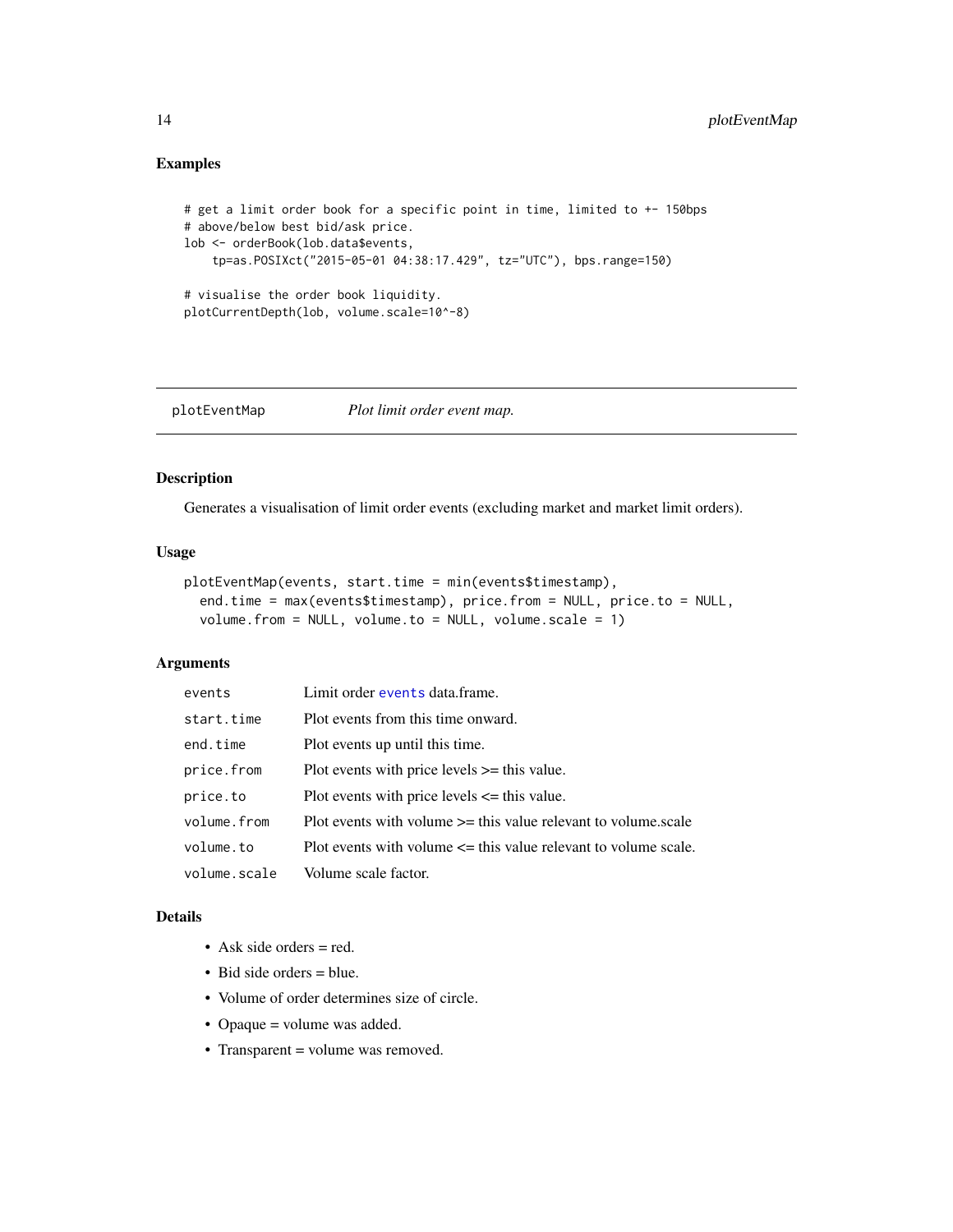## <span id="page-14-0"></span>plotEventsHistogram 15

#### Author(s)

phil

#### Examples

## Not run:

# plot all orders with(lob.data, plotEventMap(events))

## End(Not run)

```
# 1 hour of activity and re-scale the volume
with(lob.data, plotEventMap(events,
    start.time=as.POSIXct("2015-05-01 03:30:00.000", tz="UTC"),
    end.time=as.POSIXct("2015-05-01 04:00:00.000", tz="UTC"),
    volume.scale=10^-8))
# 15 minutes of activity >= 5 (re-scaled) volume within price range
# $ [220, 245]
with(lob.data, plotEventMap(events,
    start.time=as.POSIXct("2015-05-01 03:30:00.000", tz="UTC"),
   end.time=as.POSIXct("2015-05-01 03:45:00.000", tz="UTC"),
   price.from=220,
   price.to=245,
   volume.from=5,
    volume.scale=10^-8))
```
<span id="page-14-1"></span>plotEventsHistogram *Plot a histogram given event data.*

## Description

Convenience function for plotting event price and volume histograms. Will plot ask/bid bars side by side.

#### Usage

```
plotEventsHistogram(events, start.time = min(events$timestamp),
  end.time = max(events$timestamp), val = "volume", bw = NULL)
```
## Arguments

| events     | Limit order events data.             |
|------------|--------------------------------------|
| start.time | Include event data $\geq$ this time. |
| end.time   | Include event data $\leq$ this time. |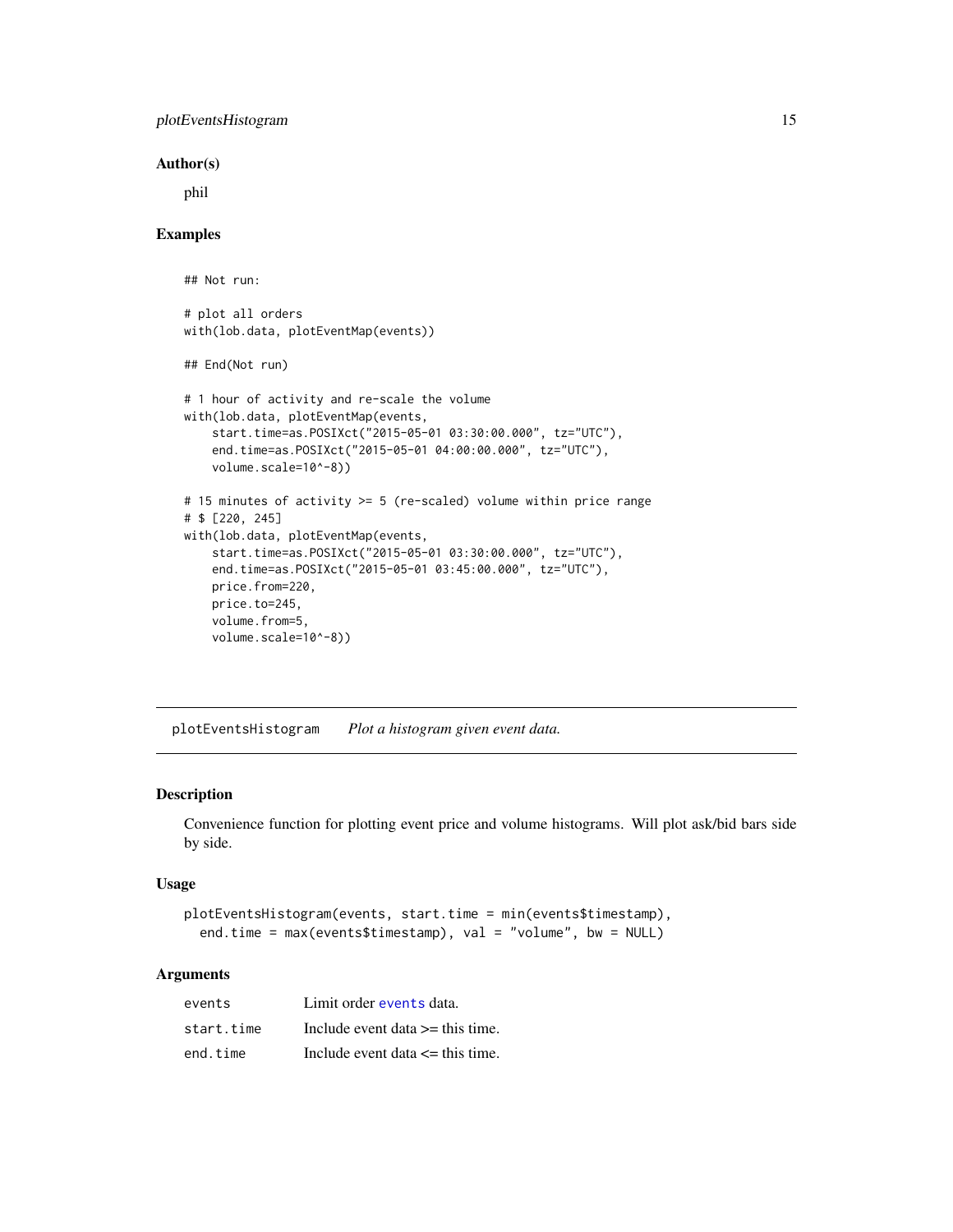## <span id="page-15-0"></span>16 plotPriceLevels

| val | "volume" or "price".                            |
|-----|-------------------------------------------------|
| bw  | Bar width (for price, $0.5 = 50$ cent buckets.) |

#### Author(s)

phil

## Examples

```
# necessary columns from event data.
events <- lob.data$events[, c("timestamp", "direction", "price", "volume")]
# re-scale volume (if needed)
events$volume <- events$volume * 10^-8
# histogram of all volume aggregated into 5 unit buckets.
plotEventsHistogram(events[events$volume < 50, ], val="volume", bw=5)
# histogram of 99% of limit prices during a 1 hour time frame.
# bar width set to 0.25: counts are aggregated into 25 cent buckets.
plotEventsHistogram(events[events$price <= quantile(events$price, 0.99)
                    & events$price >= quantile(events$price, 0.01), ],
    start.time=as.POSIXct("2015-05-01 02:15:00.000", tz="UTC"),
   end.time=as.POSIXct("2015-05-01 03:15:00.000", tz="UTC"),
   val="price", bw=0.25)
```
<span id="page-15-1"></span>plotPriceLevels *Plot order book price level heat map.*

## Description

Produces a visualisation of the limit order book depth through time.

#### Usage

```
plotPriceLevels(depth, spread = NULL, trades = NULL, show.mp = T,
  show.all.depth = F, col.bias = 0.1, start.time = head(depth$timestamp,
  1), end.time = tail(depth$timestamp, 1), price.from = NULL,
 price.to = NULL, volume.from = NULL, volume.to = NULL,
 volume.scale = 1)
```
## Arguments

| depth  | The order book depth.                      |
|--------|--------------------------------------------|
| spread | Spread to overlay obtained from getSpread. |
| trades | trades data.                               |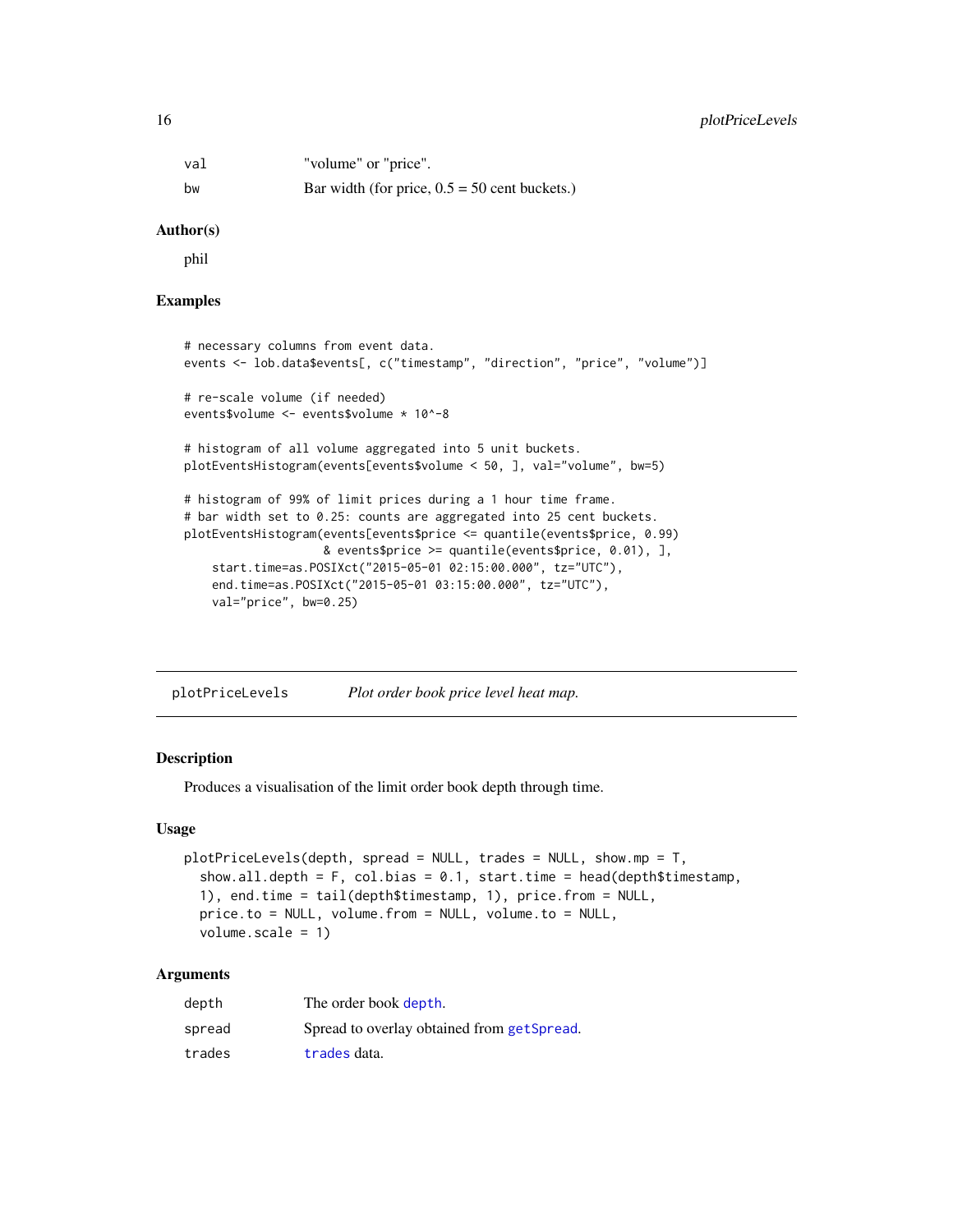## plotPriceLevels 17

| show.mp      | If True, spread will be summarised as midprice.                                                                      |  |
|--------------|----------------------------------------------------------------------------------------------------------------------|--|
|              | show.all.depth If True, show resting (and never hit) limit orders.                                                   |  |
| col.bias     | 1 = uniform colour spectrum. $0.25$ = bias toward 0.25 (more red less blue). $\le$<br>0 enables logarithmic scaling. |  |
| start.time   | Plot depth from this time onward.                                                                                    |  |
| end.time     | Plot depth up until this time.                                                                                       |  |
| price.from   | Plot depth with price levels $\ge$ this value.                                                                       |  |
| price.to     | Plot depth with price levels $\leq$ this value.                                                                      |  |
| volume.from  | Plot depth with volume $\ge$ this value relevant to volume.scale                                                     |  |
| volume.to    | Plot depth with volume $\leq$ this value relevant to volume scale.                                                   |  |
| volume.scale | Volume scale factor.                                                                                                 |  |

## Details

The available volume at each price level is colour coded according to the range of volume at all price levels. The colour coding follows the visible spectrum, such that larger amounts of volume appear "hotter" than smaller amounts, where cold = blue, hot = red.

Since the distribution of limit order size exponentially decays, it can be difficult to visually differentiate: most values will appear to be blue. The function provides price, volume and a colour bias range to overcome this.

#### Author(s)

phil

## Examples

```
# bid/ask spread.
spread <- with(lob.data, getSpread(depth.summary))
## Not run:
# plot all depth levels, rescaling the volume by 10^-8.
# produce 2 plots side-by-side: second plot contains depth levels with > 50
# units of volume.
p1 <- with(lob.data, plotPriceLevels(depth, spread,
                                       col.bias=0.1,
                                       volume.scale=10^-8))
p2 <- with(lob.data, plotPriceLevels(depth, spread,
                                       col.bias=0.1,
                                       volume.scale=10^-8,
                                       volume.from=50))
library(grid)
pushViewport(viewport(layout=grid.layout(1, 2)))
print(p1, vp=viewport(layout.pos.row=1, layout.pos.col=1))
print(p2, vp=viewport(layout.pos.row=1, layout.pos.col=2))
```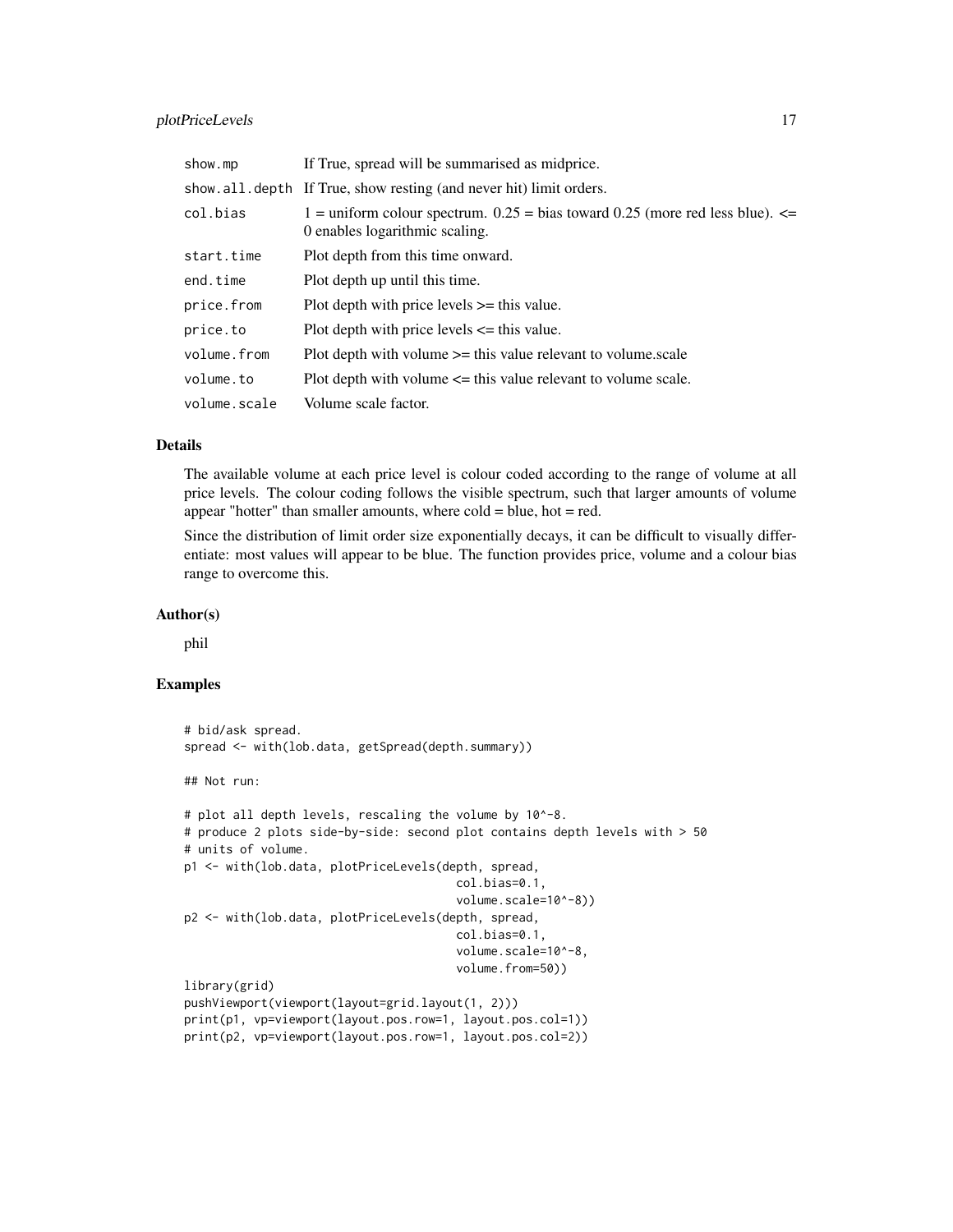```
## End(Not run)
# zoom into 1 hour of activity, show the spread and directional trades.
with(lob.data, plotPriceLevels(depth, spread, trades,
   start.time=as.POSIXct("2015-05-01 03:25:00.000", tz="UTC"),
   end.time=as.POSIXct("2015-05-01 04:25:00.000", tz="UTC"),
   volume.scale=10^-8))
# zoom in to 15 minutes of activity, show the bid/ask midprice.
with(lob.data, plotPriceLevels(depth, spread,
   show.mp=FALSE,
   start.time=as.POSIXct("2015-05-01 03:30:00.000", tz="UTC"),
   end.time=as.POSIXct("2015-05-01 03:45:00.000", tz="UTC")))
```
<span id="page-17-1"></span>plotTimeSeries *General purpose time series plot.*

#### Description

Convenience function for plotting time series.

#### Usage

```
plotTimeSeries(timestamp, series, start.time = min(timestamp),
  end.time = max(timestamp), title = "time series", y.label = "series")
```
#### Arguments

| timestamp  | POSIXct timestamps.         |
|------------|-----------------------------|
| series     | The time series.            |
| start.time | Plot from this time onward. |
| end.time   | Plot up until this time.    |
| title      | Plot title.                 |
| y.label    | Y axis label of the plot.   |

#### Author(s)

phil

#### Examples

```
# plot trades.
with(lob.data$trades, plotTimeSeries(timestamp, price))
# plot a general time series.
timestamp <- seq(as.POSIXct("2015-05-01 00:00:00.000", tz="UTC"),
```
<span id="page-17-0"></span>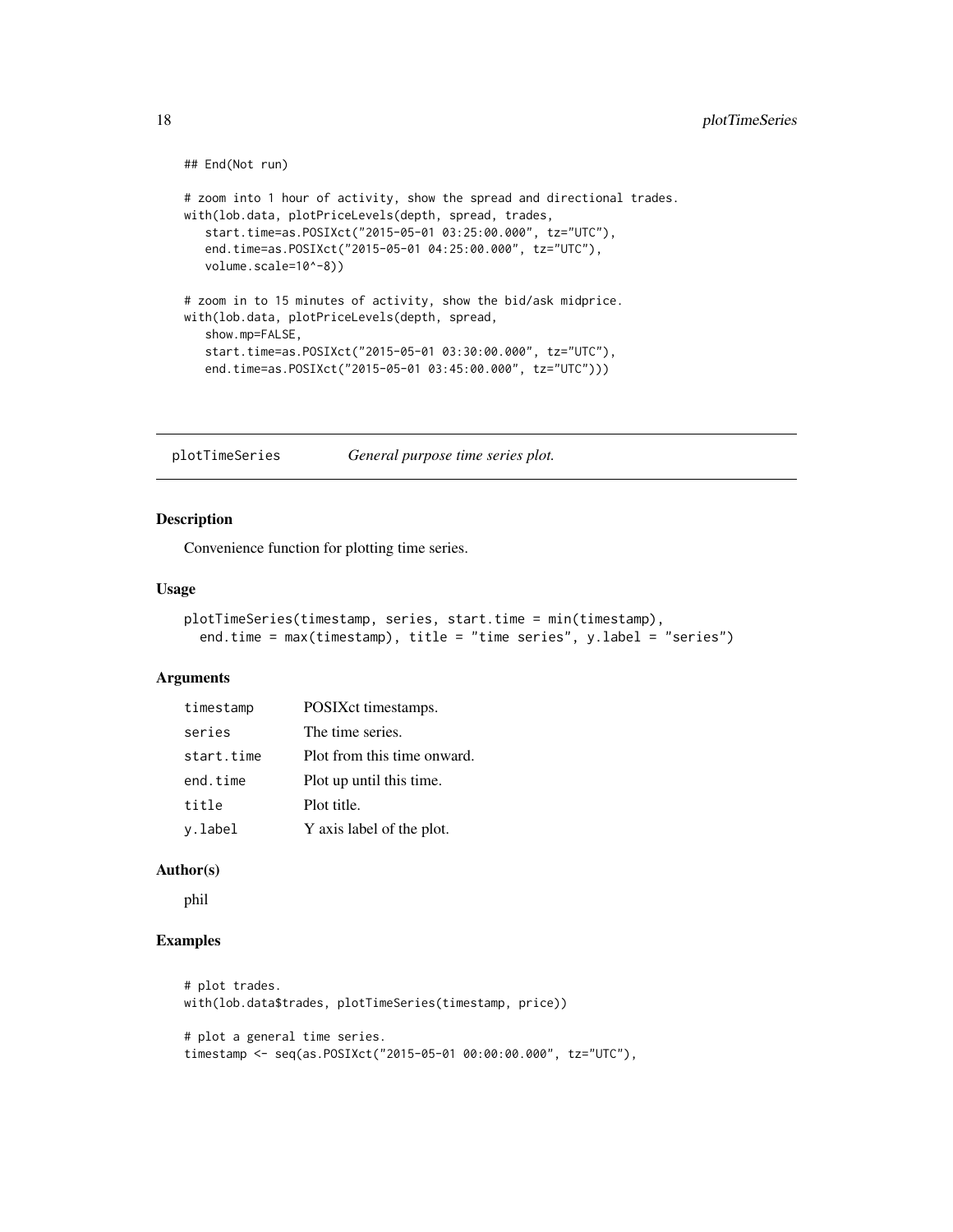#### <span id="page-18-0"></span>plotTrades 2002 and 2003 and 2003 and 2003 and 2003 and 2003 and 2003 and 2003 and 2003 and 2003 and 2003 and 2003 and 2003 and 2003 and 2003 and 2003 and 2003 and 2003 and 2003 and 2003 and 2003 and 2003 and 2003 and 2003

```
as.POSIXct("2015-05-01 00:59:00.000", tz="UTC"), by=60)
series \leq rep(1:10, 6)
plotTimeSeries(timestamp, series)
```
<span id="page-18-1"></span>plotTrades *plotTrades.*

## Description

A convenience function for plotting the trades data.frame in a nice way.

#### Usage

```
plotTrades(trades, start.time = min(trades$timestamp),
  end.time = max(trades$timestamp))
```
#### Arguments

[trades](#page-24-1) trades data. start.time Plot from. end.time Plot to.

#### Author(s)

phil

## Examples

with(lob.data, plotTrades(trades))

<span id="page-18-2"></span>plotVolumeMap *Visualise flashed-limit order volume.*

#### Description

Plots the points at which volume was added or removed from the limit order book.

## Usage

```
plotVolumeMap(events, action = "deleted", type = c("flashed-limit"),
  start.time = min(events$timestamp), end.time = max(events$timestamp),
 price.from = NULL, price.to = NULL, volume.from = NULL,
  volume.to = NULL, volume.scale = 1, log.scale = F)
```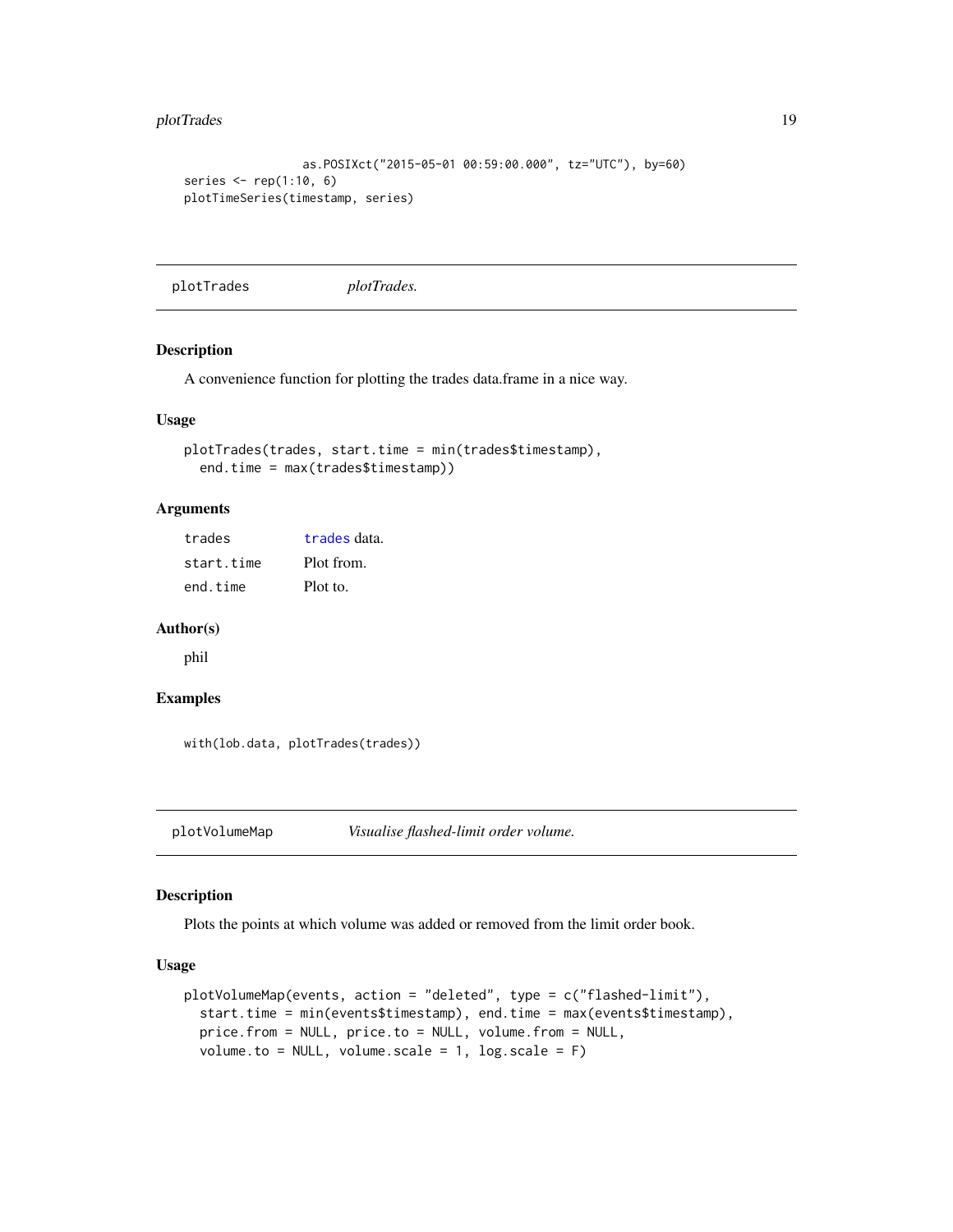#### Arguments

| events       | Limit order events data frame.                                      |
|--------------|---------------------------------------------------------------------|
| action       | "deleted" for cancelled volume, "added" for added volume.           |
| type         | $default = c("flashed-limit").$ Set of types.                       |
| start.time   | Plot events from this time onward.                                  |
| end.time     | Plot events up until this time.                                     |
| price.from   | Plot events with price levels $\ge$ this value.                     |
| price.to     | Plot events with price levels $\leq$ this value.                    |
| volume.from  | Plot events with volume $\ge$ = this value relevant to volume scale |
| volume.to    | Plot events with volume $\leq$ this value relevant to volume scale. |
| volume.scale | Volume scale factor.                                                |
| log.scale    | If true, plot volume on logarithmic scale.                          |

## Details

A flashed limit-order is a "fleeting" limit order: an order was added, then removed (usually within a very short period of time). This plot is especially useful for identifying individual trading algorithms by price and volume.

## Author(s)

phil

#### Examples

# plot all fleeting limit order volume using logarithmic scale. with(lob.data, plotVolumeMap(events, volume.scale=10^-8, log.scale=TRUE)) # "fleeting" order volume within 1 hour range up until 10 units of volume. with(lob.data, plotVolumeMap(events, volume.scale=10^-8,

```
start.time=as.POSIXct("2015-05-01 02:30:00.000", tz="UTC"),
end.time=as.POSIXct("2015-05-01 03:30:00.000", tz="UTC"),
volume.to=10))
```
<span id="page-19-1"></span>plotVolumePercentiles *Visualise available limit order book liquidity through time.*

## Description

Plots the available volume in 25bps increments on each side of the order book in the form of a stacked area graph.

<span id="page-19-0"></span>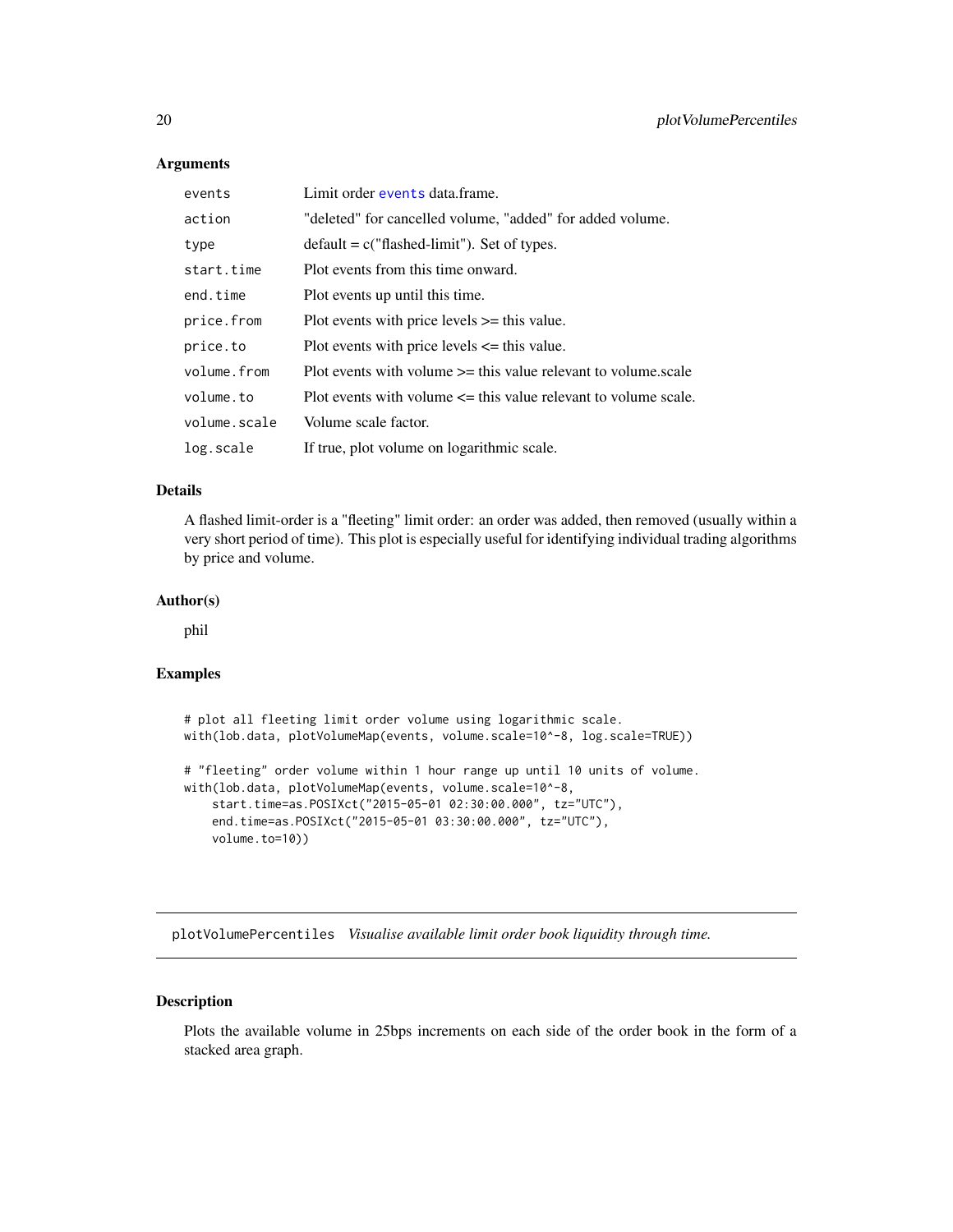#### <span id="page-20-0"></span>Usage

```
plotVolumePercentiles(depth.summary,
  start.time = head(depth.summary$timestamp, 1),
  end.time = tail(depth.summary$timestamp, 1), volume.scale = 1,
  percu.line = T, side.line = T)
```
## Arguments

| depth.summary | depth.summary data.                              |
|---------------|--------------------------------------------------|
| start.time    | Plot events from this time onward.               |
| end.time      | Plot events up until this time.                  |
| volume.scale  | Volume scale factor.                             |
| perc.line     | If true, separate percentiles with subtle line.  |
| side.line     | If true, separate bid/ask side with subtle line. |

## Details

The top of the graph depicts the ask side of the book, whilst the bottom depicts the bid side. Percentiles and order book sides can be separated by an optional subtle line for improved legibility.

## Author(s)

phil

#### Examples

```
# visualise 2 hours of order book liquidity.
# data will be aggregated to minute-by-minute resolution.
plotVolumePercentiles(lob.data$depth.summary,
   start.time=as.POSIXct("2015-05-01 02:30:00.000", tz="UTC"),
   end.time=as.POSIXct("2015-05-01 04:30:00.000", tz="UTC"),
   volume.scale=10^-8)
## Not run:
# visualise 15 minutes of order book liquidity.
# data will be aggregated to second-by-second resolution.
```

```
plotVolumePercentiles(lob.data$depth.summary,
    start.time=as.POSIXct("2015-05-01 04:30:00.000", tz="UTC"),
    end.time=as.POSIXct("2015-05-01 04:35:00.000", tz="UTC"),
    volume.scale=10^-8)
```
## End(Not run)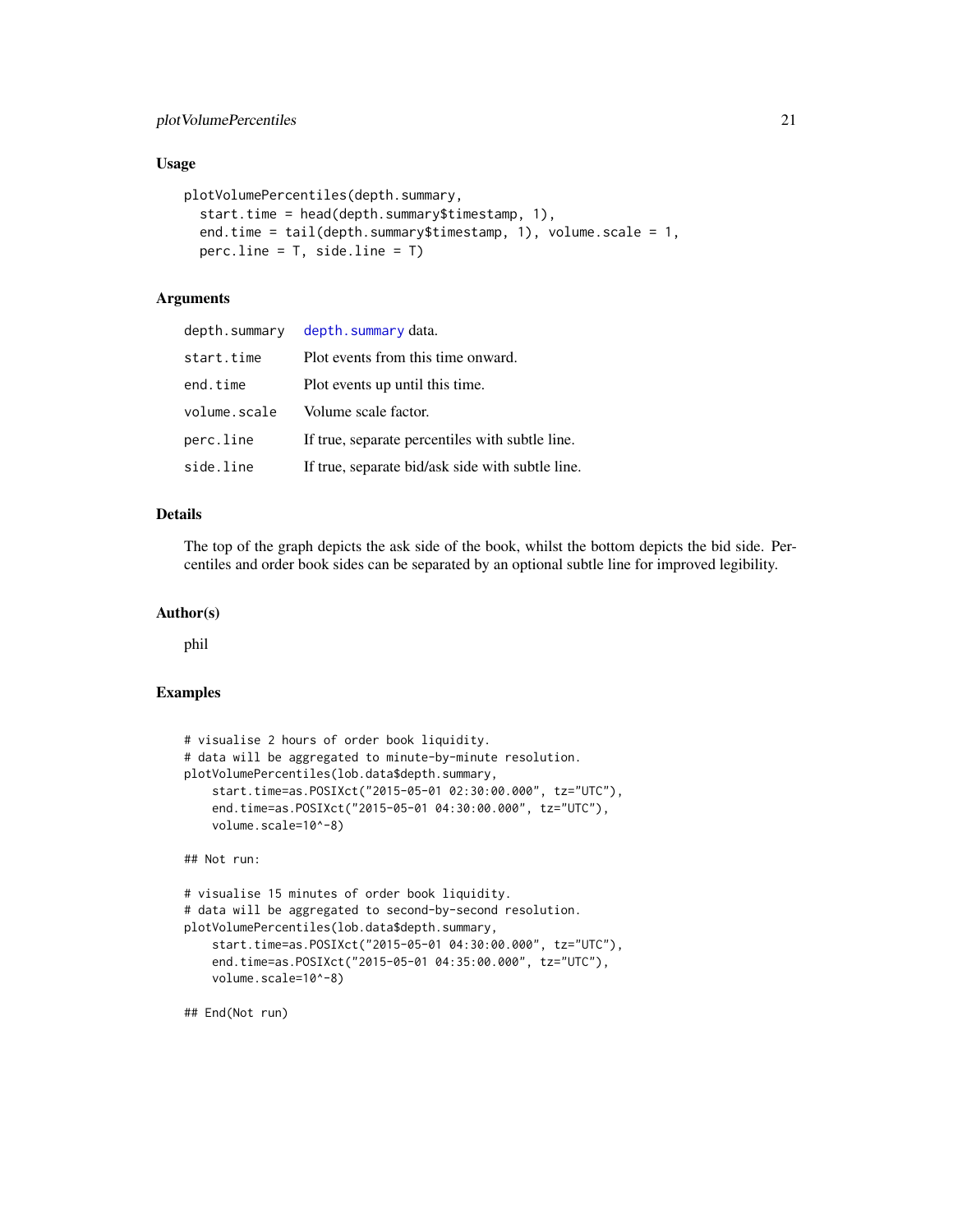<span id="page-21-1"></span><span id="page-21-0"></span>

#### Description

Imports and performs preprocessing of limit order data contained in a CSV.

#### Usage

processData(csv.file)

#### Arguments

csv.file Location of CSV file to import

#### Details

The CSV file is expected to contain 7 columns:

id Numeric limit order unique identifier

timestamp Time in milliseconds when event received locally

exchange.timestamp Time in milliseconds when order first created on the exchange

price Price level of order event

volume Remaining order volume

action Event type (see below)

direction Side of order book (bid or ask)

*action* describes the limit order life-cycle:

created The limit order has been created

modified The limit order has been modified (partial fill)

deleted The limit order was deleted. If the remaining volume is 0, the order has been filled.

An example dataset returned from this function can be seen in [lob.data](#page-10-1) which is the result of processing the example data included in the inst/extdata directory of this package.

#### Value

A list containing 4 data frames:

[events](#page-4-2) Limit order events.

[trades](#page-24-1) Inferred trades (executions).

[depth](#page-3-1) Order book price level depth through time.

[depth.summary](#page-4-1) Limit order book summary statistics.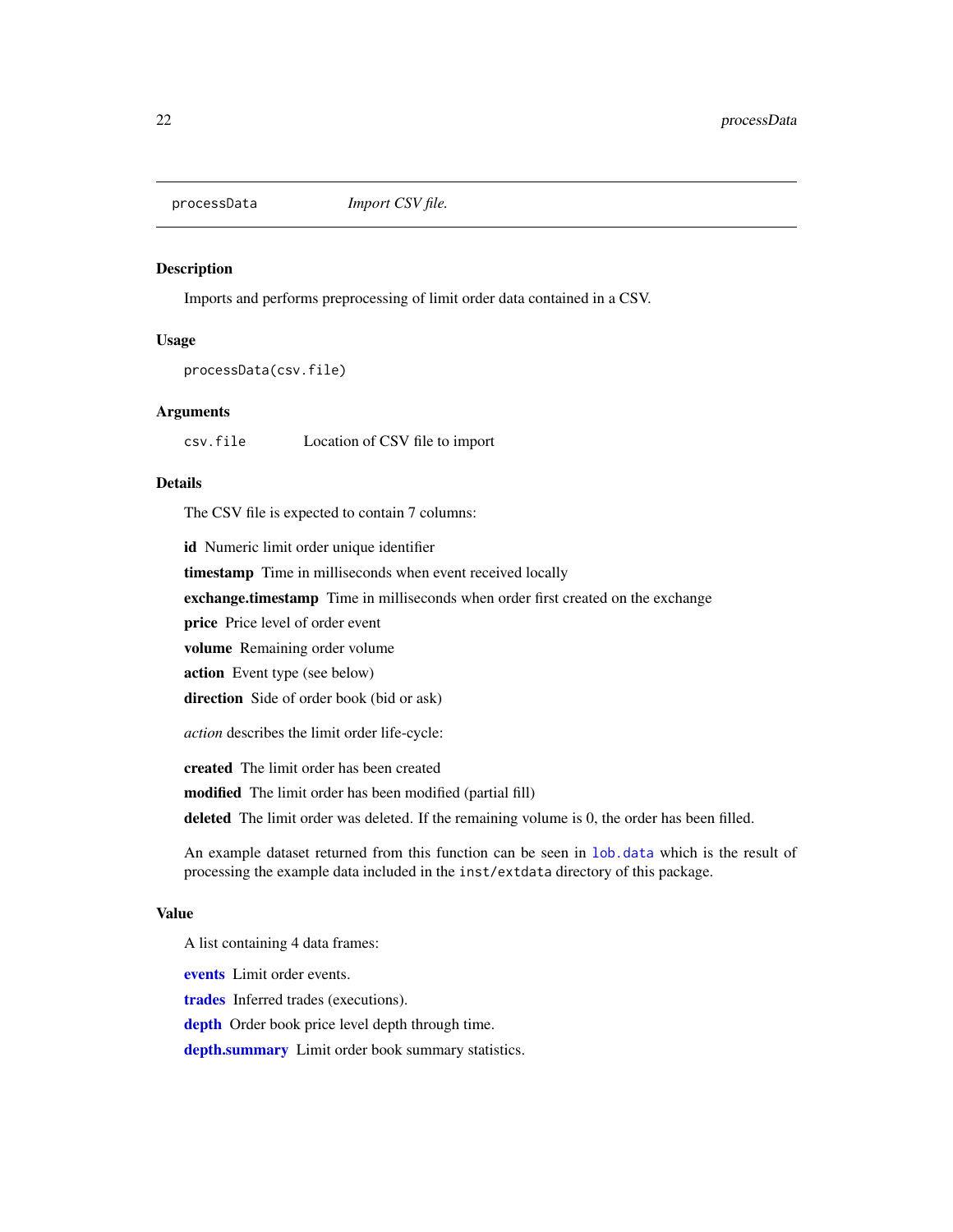#### <span id="page-22-0"></span>saveData 23

#### Author(s)

phil

## Examples

## Not run:

```
csv.file <- system.file("extdata", "orders.csv.xz", package="obAnalytics")
lob.data <- processData(csv.file)
```
## End(Not run)

#### saveData *Save processed data.*

## Description

Saves processed data to file.

## Usage

saveData(lob.data, bin.file, ...)

## Arguments

| lob.data | lob, data data structure. |
|----------|---------------------------|
| bin file | File to save to.          |
|          | saveRDS.                  |

## Details

Convenience function.

## Author(s)

phil

## Examples

## Not run:

saveData(lob.data, bin.file="/tmp/lob.data.rds", compress="xz")

## End(Not run)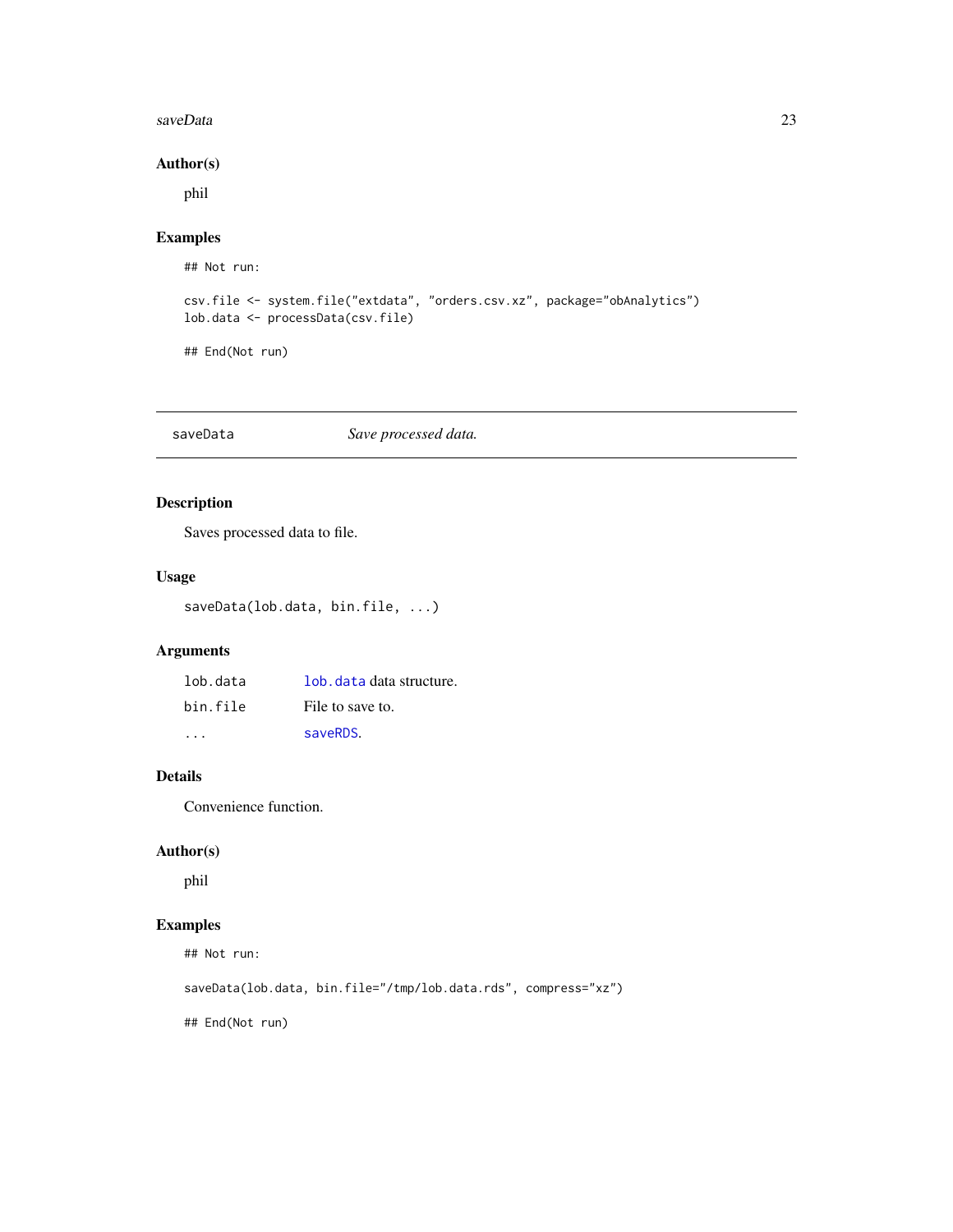<span id="page-23-1"></span><span id="page-23-0"></span>tradeImpacts *Trade impacts.*

## Description

Generates a data.frame containing order book impacts.

#### Usage

tradeImpacts(trades)

## Arguments

[trades](#page-24-1) trades data.

## Details

An impact consists of 1 or more limit orders being hit in order to fulfil a market order.

### Value

A data.frame containing a summary of market order impacts:

id market order id

min.price minimum executed price

max.price maximum executed price

vwap VWAP obtained by market order

hits number of limit orders hit by market order

vol total volume removed by this impact

start.time (local) start time of this impact

end.time (local) end time of this impact

dir direction of this impact (buy or sell)

#### Author(s)

phil

## Examples

```
# get impacts data.frame from trades data.
impacts <- tradeImpacts(lob.data$trades)
# impacts (in bps)
sell.bps <- with(impacts[impacts$dir == "sell", ], {
  (max.price-min.price)/max.price
```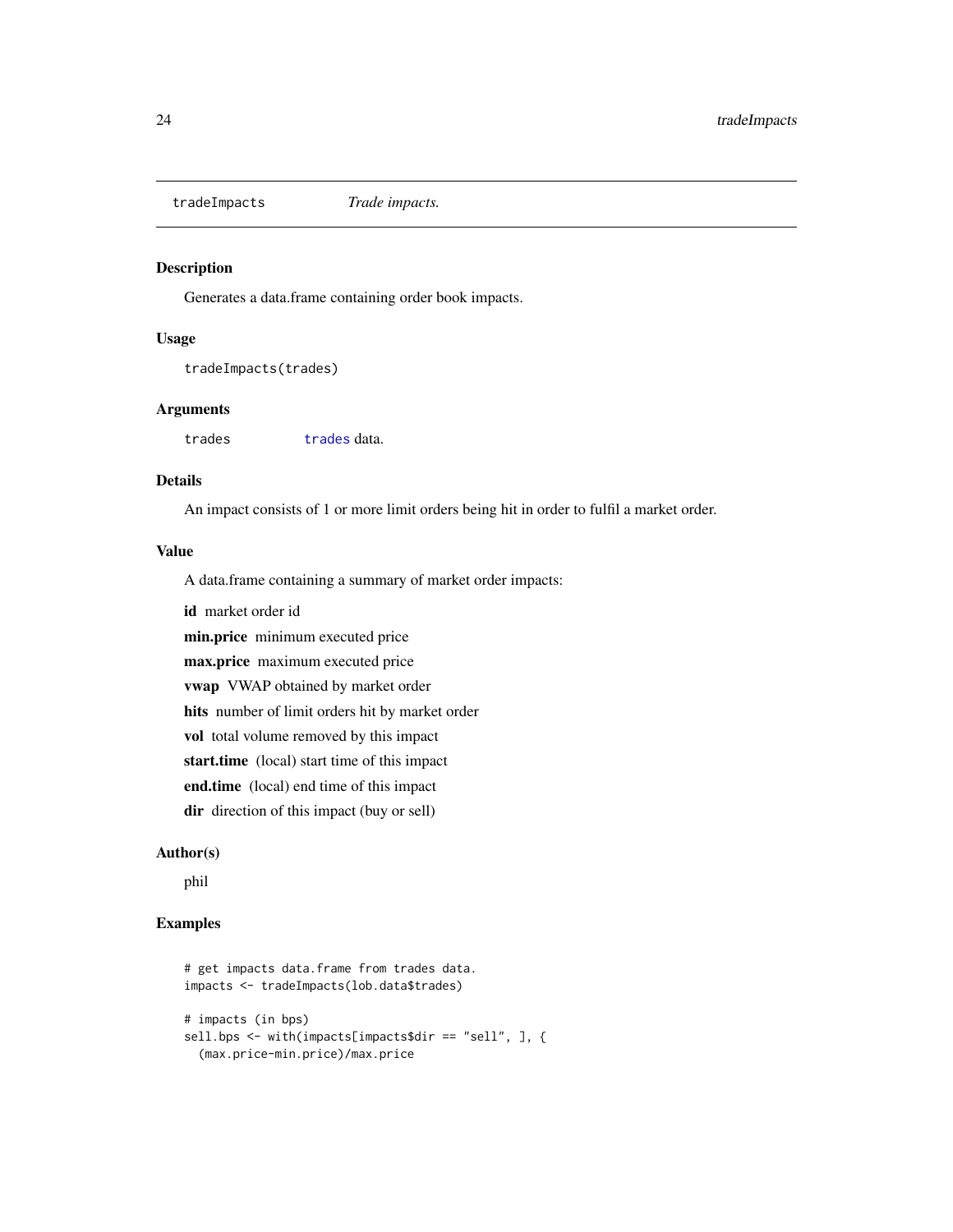#### <span id="page-24-0"></span>trades 25

```
})
10000*summary(sell.bps[sell.bps > 0])
```
<span id="page-24-1"></span>trades *Trades.*

## Description

Inferred trades (executions).

## Format

A data.frame consisting of the following fields:

timestamp Local event timestamp.

price Price at which the trade occured.

volume Amount of traded volume.

direction The trade direction: *buy* or *sell*.

maker.event.id Corresponding market *making* event id in [events](#page-4-2).

taker.event.id Corresponding market *taking* event id in [events](#page-4-2).

maker Id of the market *making* limit order in [events](#page-4-2).

taker Id of the market *taking* limit order in [events](#page-4-2).

#### Details

The trades data.frame contains a log of all executions ordered by local timestamp. In addition to the usual timestamp, price and volume information, each row also contains the trade direction (buyer or seller initiated) and maker/taker limit order ids. The maker/taker event and limit order ids can be used to group trades into market impacts. See: [tradeImpacts](#page-23-1).

#### Author(s)

phil

#### See Also

Other Limit.order.book.data: [depth.summary](#page-4-1), [depth](#page-3-1), [events](#page-4-2)